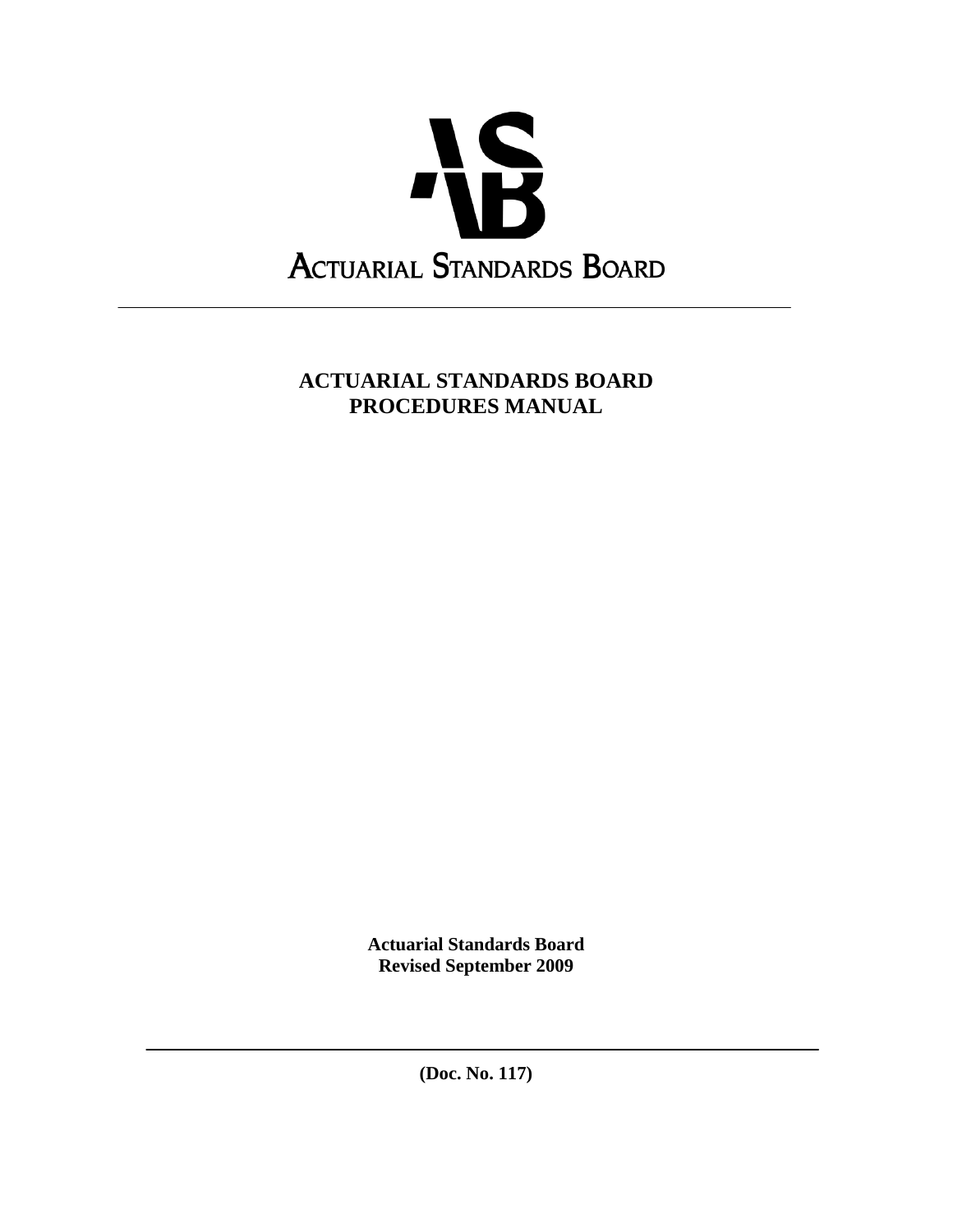|  |  | TABLE OF CONTENTS |  |  |  |  |  |
|--|--|-------------------|--|--|--|--|--|
|  |  |                   |  |  |  |  |  |

| I. ASB Structure                                                                                                                                                                                                                                                   | $\mathbf{1}$                                                     |
|--------------------------------------------------------------------------------------------------------------------------------------------------------------------------------------------------------------------------------------------------------------------|------------------------------------------------------------------|
| A. Establishment and Charge                                                                                                                                                                                                                                        | $\mathbf{1}$                                                     |
| B. Members                                                                                                                                                                                                                                                         | $\mathbf{1}$                                                     |
| C. Officers                                                                                                                                                                                                                                                        | $\overline{\mathbf{c}}$                                          |
| D. Authority                                                                                                                                                                                                                                                       | $\overline{c}$                                                   |
| E. ASB Meetings                                                                                                                                                                                                                                                    | 3                                                                |
| II. ASB Committees<br>A. Standing Committees<br>B. Standing Committee Responsibilities, Objectives, and Strategic Plans<br>C. Other Committees, Subcommittees, and Task Forces<br>D. ASB Liaison with Committees<br>E. Committee Staffing<br>F. Committee Meetings | 4<br>4<br>$\overline{4}$<br>$\overline{4}$<br>$\frac{5}{5}$<br>6 |
| III. Standards Development                                                                                                                                                                                                                                         | 7                                                                |
| A. General Process                                                                                                                                                                                                                                                 | 7                                                                |
| <b>B.</b> Proposals for Standards                                                                                                                                                                                                                                  | $8\,$                                                            |
| C. Solicitation of Input                                                                                                                                                                                                                                           | 8                                                                |
| <b>IV.</b> Exposure Drafts                                                                                                                                                                                                                                         | 9                                                                |
| A. Request for Exposure                                                                                                                                                                                                                                            | 9                                                                |
| <b>B.</b> Format of Exposure Drafts                                                                                                                                                                                                                                | 10                                                               |
| C. Report from the General Counsel                                                                                                                                                                                                                                 | 10                                                               |
| D. ASB Action                                                                                                                                                                                                                                                      | 10                                                               |
| E. Alternative Language                                                                                                                                                                                                                                            | 11                                                               |
| F. Minority Opinions                                                                                                                                                                                                                                               | 11                                                               |
| G. Distribution of Exposure Draft                                                                                                                                                                                                                                  | 11                                                               |
| V. Exposure Process                                                                                                                                                                                                                                                | 11                                                               |
| A. Deadline for Comment Letters                                                                                                                                                                                                                                    | 11                                                               |
| B. Processing of Comment Letters                                                                                                                                                                                                                                   | 11                                                               |
| C. Communication with Commentators                                                                                                                                                                                                                                 | 12                                                               |
| D. Status Reports                                                                                                                                                                                                                                                  | 12                                                               |
| E. Public Hearings                                                                                                                                                                                                                                                 | 12                                                               |
| F. Second (or Later) Exposure Draft                                                                                                                                                                                                                                | 14                                                               |
| VI. Standards Adoption                                                                                                                                                                                                                                             | 14                                                               |
| A. Request for Adoption                                                                                                                                                                                                                                            | 14                                                               |
| <b>B.</b> Format of Exposure Drafts                                                                                                                                                                                                                                | 15                                                               |
| C. Report from the General Counsel                                                                                                                                                                                                                                 | 15                                                               |
| D. ASB Action                                                                                                                                                                                                                                                      | 15                                                               |
| E. Minority Opinions                                                                                                                                                                                                                                               | 15                                                               |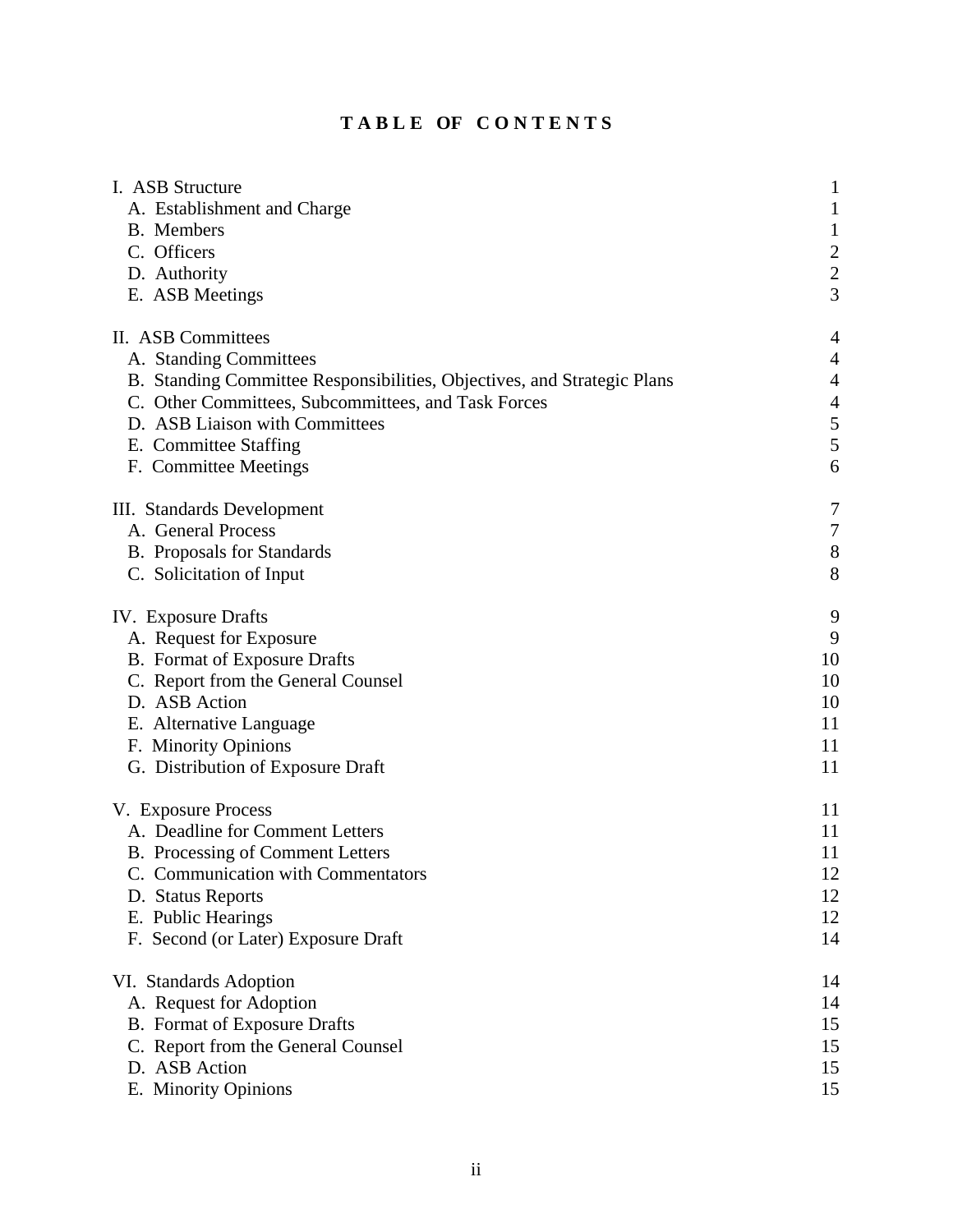| F. Distribution of Final Standard                                                                                                               | 16                   |
|-------------------------------------------------------------------------------------------------------------------------------------------------|----------------------|
| VII. Amendments to Standards<br>A. Proposals for Amendments to Standards<br>B. Procedure for Adoption of Amendments<br>C. Reformatting of ASOPs | 16<br>16<br>16<br>16 |
| VIII. Public Presentations and Articles                                                                                                         | 16                   |
| IX. File Retention                                                                                                                              | 17                   |
| X. Publications                                                                                                                                 | 17                   |
| XI. Travel/Expense Reimbursement Policy<br>A. Eligibility<br><b>B.</b> Reimbursement Procedure                                                  | 18<br>18<br>19       |
| <b>APPENDIXES</b>                                                                                                                               |                      |
| <b>APPENDIX I—Liaison Job Description</b>                                                                                                       | 20                   |
| <b>APPENDIX II—Standing Committee Chair Job Description</b>                                                                                     |                      |
| <b>APPENDIX III—Format for Standards of Practice</b>                                                                                            | 24                   |

| APPENDIX IV—Proposal Form for New or Revised Actuarial Standard of Practice | 28 |
|-----------------------------------------------------------------------------|----|
| APPENDIX V—ASB Meeting Expense Report                                       | 29 |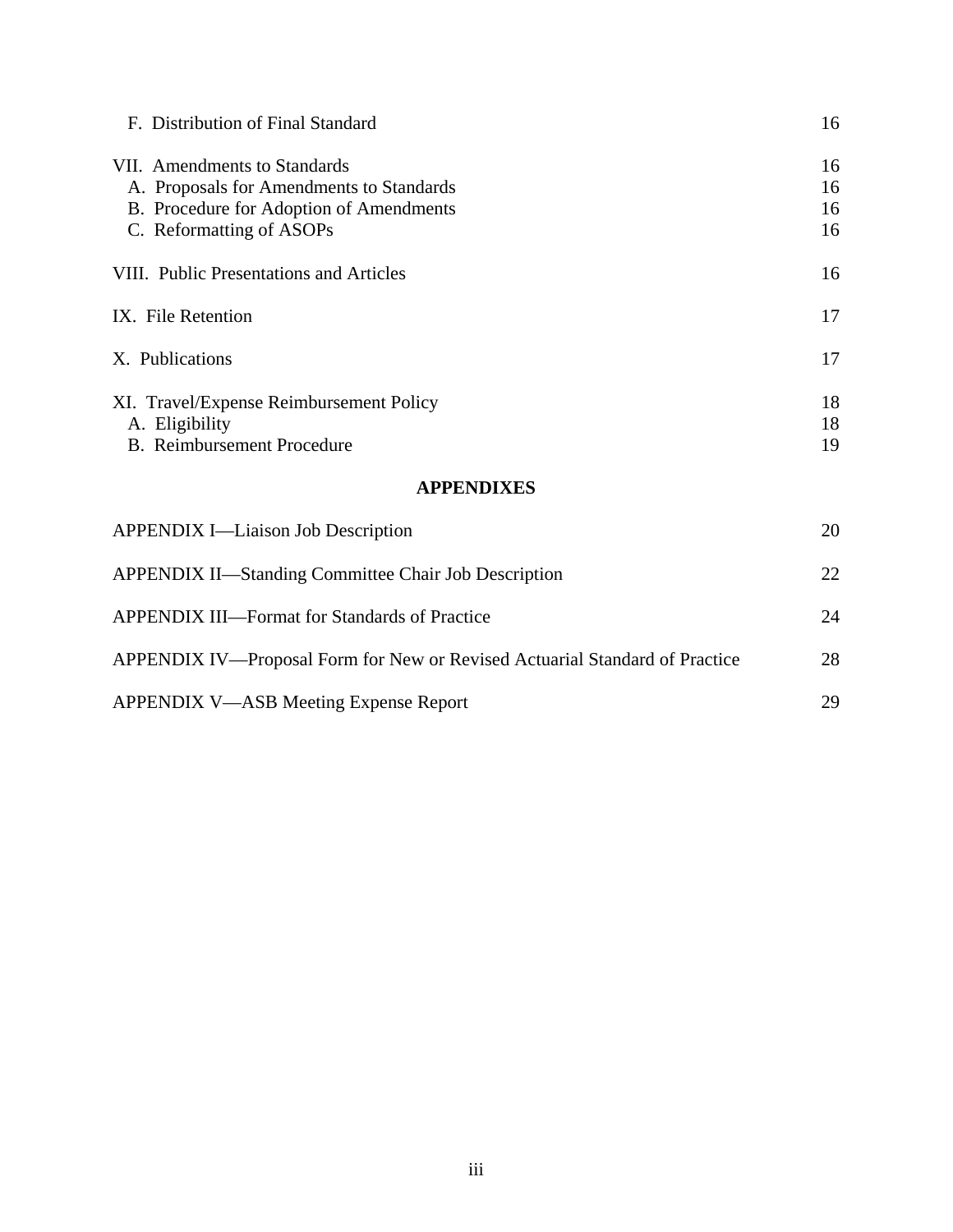## **ACTUARIAL STANDARDS BOARD PROCEDURES MANUAL**

## I. ASB Structure

## A. Establishment and Charge

Article XI of the bylaws of the American Academy of Actuaries ("the Academy") established the Actuarial Standards Board ("ASB") to promulgate actuarial standards of practice. The ASB is an autonomous board, which is administratively supported by the Academy but responsible to all of the U.S.-based organizations representing actuaries. The ASB's charge is as follows:

- 1. direct and manage the development of actuarial standards of practice by its committees in all areas of actuarial practice;
- 2. expose, promulgate or adopt, and publish actuarial standards of practice, within its sole discretion and pursuant to such procedures as it deems appropriate, in all areas of actuarial practice; and
- 3. provide continuous review of existing standards of practice and determine whether they are in need of amendment or elimination.

The procedures listed within this Procedures Manual describe the means by which the ASB generally fulfills its assigned charge. The ASB may waive or change any of these procedures, other than those established or required by the Academy's bylaws, by a vote of at least six members.

## B. Members

Article XI of the Academy's bylaws provides the following:

- 1. The ASB shall consist of nine members, each of whom shall be appointed for three-year terms. No individual may serve more than two consecutive terms on the ASB, except that a member appointed to complete an unexpired term may be reappointed to two full terms. Terms of membership shall be staggered, so that one-third of the members is appointed annually.
- 2. Members of the ASB shall be appointed by and serve at the pleasure of the Council of U.S. Presidents (CUSP), composed of the Presidents and Presidents-Elect of the participating organizations The President of the Academy shall serve as the chair of CUSP. CUSP shall annually appoint the chair and vice-chairs of the ASB.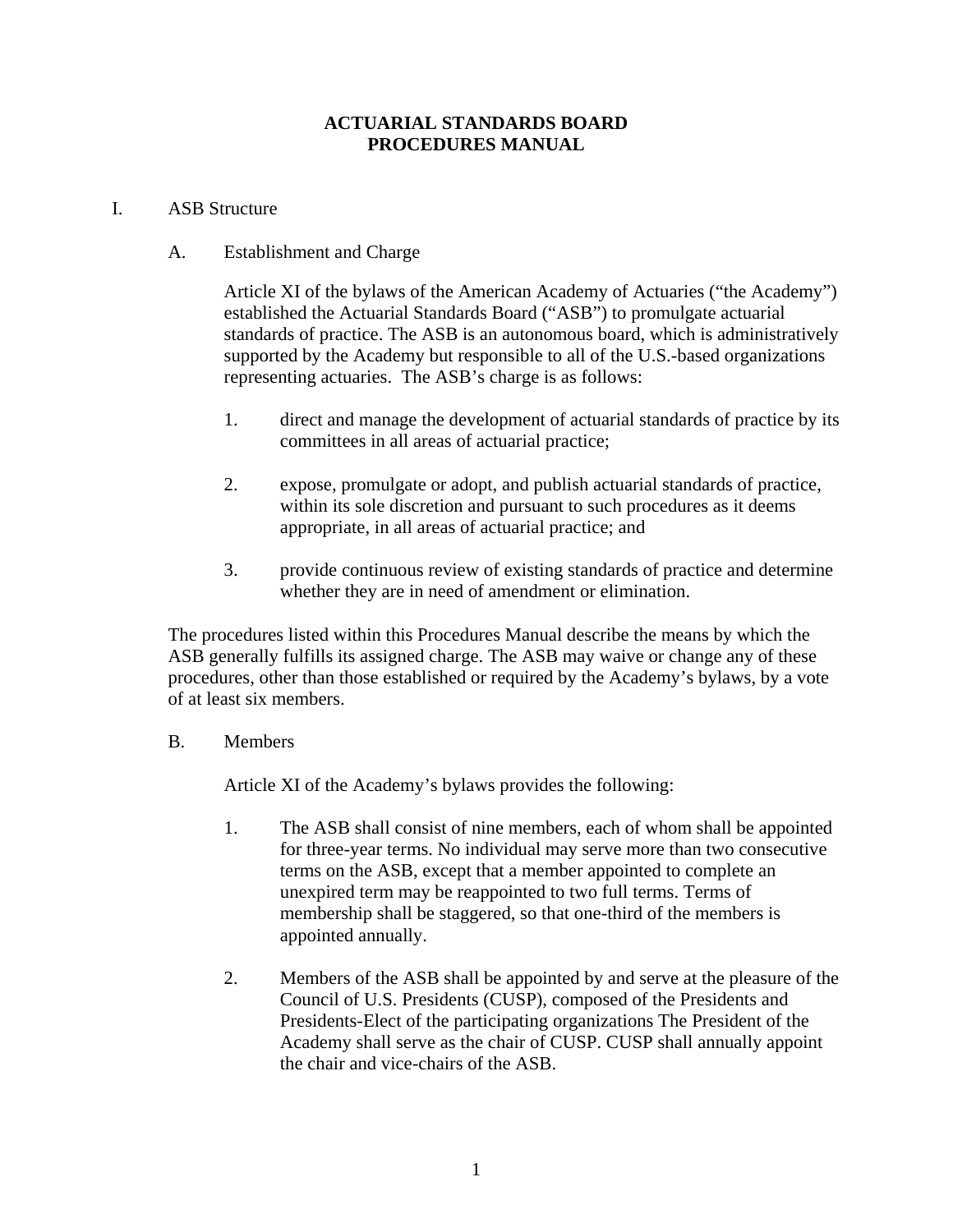- 3. The ASB chair may not serve more than two consecutive one-year terms as chair.
- C. Officers

Article XI of the Academy's bylaws provides the following:

- 1. Officers of the ASB shall consist of a chair and two vice-chairs appointed annually from among members of the ASB by CUSP.
- 2. The chair of the ASB shall preside at meetings of the ASB.
- 3. The vice-chairs will have the following duties:
	- a. One vice-chair shall be the presiding officer in the absence of the chair and shall have such other duties as may be assigned by the chair; and
	- b. The other vice-chair shall monitor the disposition of, and be responsible for, the authorization for expenditure of all funds associated with the ASB.
- D. Authority
	- 1. The ASB has the authority to prescribe its own operating procedures; to establish such committees, subcommittees and task forces as it may deem necessary in carrying out its assigned functions; and to appoint individuals to positions on such committees, subcommittees and task forces. The ASB directs and sets priorities for all work undertaken by the committees, subcommittees, and task forces.
	- 2. Article XI of the Academy's bylaws provides that, when all nine members of the ASB are present, an affirmative vote of at least six members is required to expose, promulgate, or adopt actuarial standards of practice. Votes may also be conducted by mail, fax, e-mail, or by telephone poll (and subsequently documented). When one or more members are not present, an affirmative vote of six members in attendance is necessary for any action to be taken. However, a matter may be approved by mail, fax, e-mail, or telephone vote only when all members have been successfully contacted, and there are at least seven affirmative votes.
	- 3. All members of the ASB have equal authority and responsibility to pass judgment upon all matters under consideration by the ASB, regardless of the area of actuarial practice in which each member may specialize.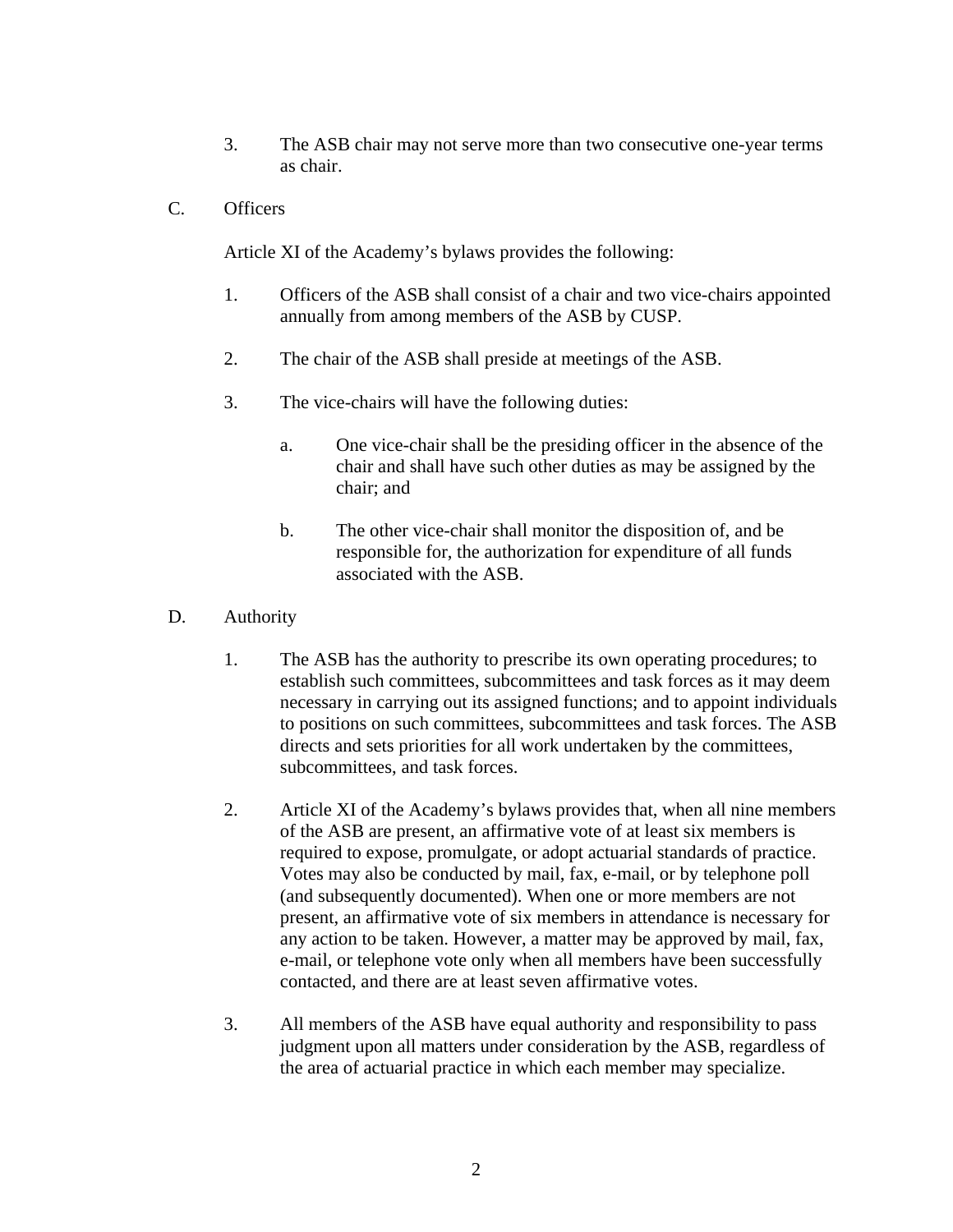## E. ASB Meetings

1. Schedule

Article XI of the Academy's bylaws provides that the ASB meets at least quarterly. Additional meetings of the ASB may be called at the request of the chair or at least four members of the ASB.

2. Open Meeting Policy

All meetings of the ASB are open, and members of the actuarial profession and the public at large are invited to attend and observe the proceedings. Reasonable seating accommodations for observers who have notified the ASB staff at least ten days in advance of the meeting of their intent to attend are to be made available in the meeting room.

3. Executive Session

The ASB may also meet in executive session from time to time as circumstances warrant. An executive session may be called at the request of the chair or at least four members of the ASB.

4. Publication of Meeting Schedule

In order to provide members of the actuarial profession and the public at large with an opportunity to attend meetings of the ASB, notice of the time, date, and place of the meeting will be published by the Academy in the *Actuarial Update*, by the ASB in the *ASB Boxscore*, and in such other publications as the ASB deems appropriate.

5. Participation at ASB Meetings

Participation at meetings of the ASB is limited to members of the ASB, ASB staff, and other individuals invited by the chair to participate. Individuals invited to participate may include representatives of committees, individual actuaries, representatives of other interested organizations, or members of the public at large.

Any individual may request an opportunity to address the ASB at a scheduled meeting. Such requests should be in writing or by e-mail, addressed to the chair of the ASB, and should be received at least ten days prior to the meeting. The request should indicate the subject matter of the proposed presentation, and the reason(s) for the request to speak. The decision to grant an opportunity to address the ASB rests with the ASB chair.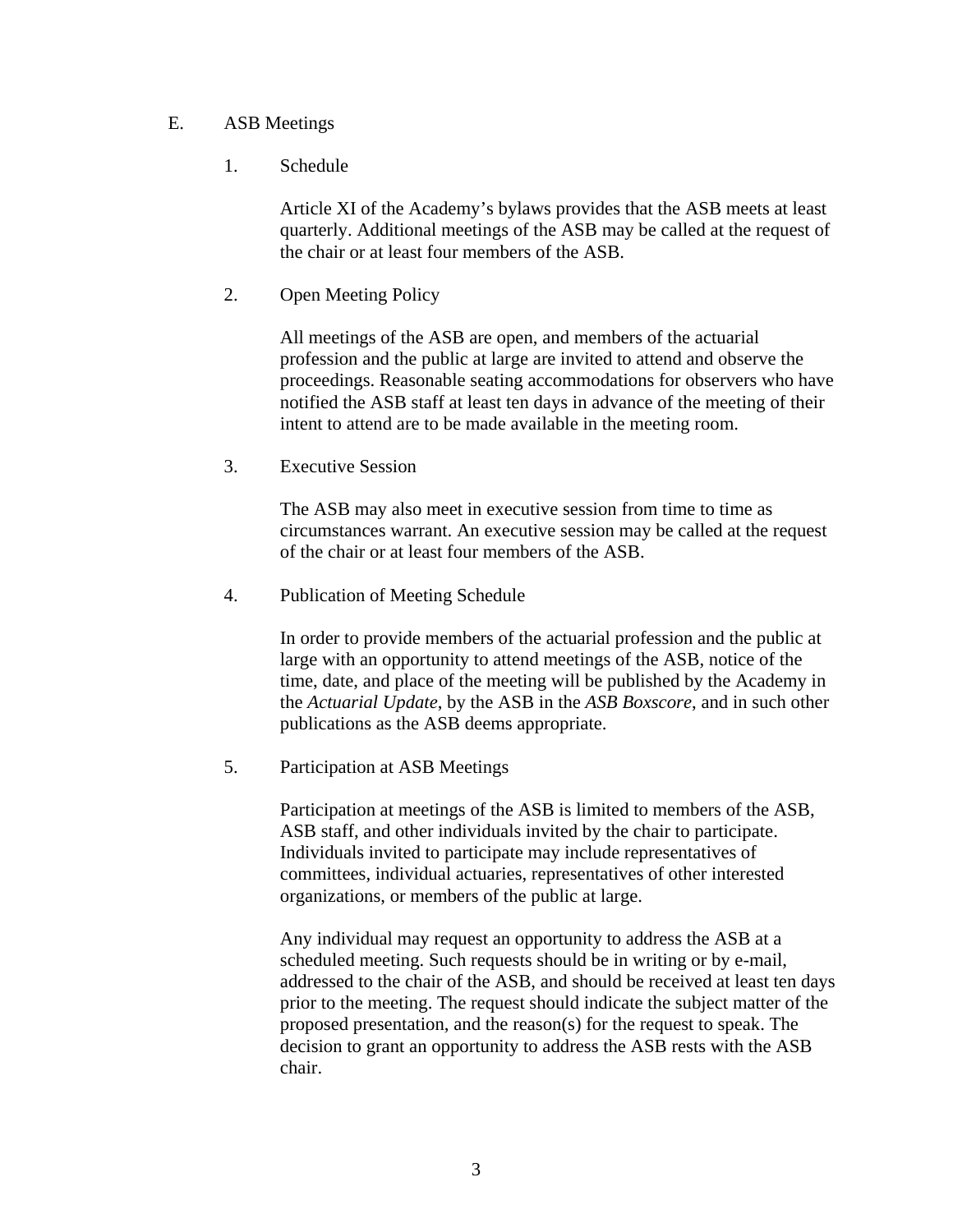Interested individuals other than ASB members and staff may observe the public portions of ASB meetings, but may speak or otherwise participate in the meeting only at the pleasure of the ASB chair. The chair may expel any individual whose participation in the ASB meeting is disruptive or interferes in the ASB's fulfillment of its responsibilities.

#### II. ASB Committees

A. Standing Committees

For each area of actuarial practice, there is a standing committee that is responsible for the drafting and preparation of actuarial standards of practice for consideration by the ASB. The number of standing committees is determined by the ASB. The current standing committees are as follows:

- Casualty Committee
- $H$  Health Committee
- **Life Committee**
- Pension Committee
- General Committee (for standards that apply to more than one practice area)
- B. Standing Committee Responsibilities, Objectives, and Strategic Plans

Each Standing Committee is responsible for:

- Regularly reviewing assigned ASOPs for current appropriateness.
- **Preparing recommendations to the ASB for new and revised standards.**
- Developing exposure and final ASOP drafts for ASB approval.
- Considering and reviewing new developments and recommending appropriate actions to the ASB.
- Considering requests for ASOPs from practicing actuaries and other interested parties and recommending appropriate actions to the ASB.
- **Preparing objectives and strategic plans for the standing committee** for approval by the ASB.

At the last ASB meeting of the year, each standing committee chair presents the objectives and strategic plans of the committee for the coming year. Standing committee chairs are responsible for preparing such strategic plans for the ASB to review under the guidance of the ASB member(s) who serves as liaison(s) to that committee.

C. Other Committees, Subcommittees, and Task Forces

From time to time, the ASB may establish additional committees, subcommittees, or task forces as it deems appropriate to address special topics. A standing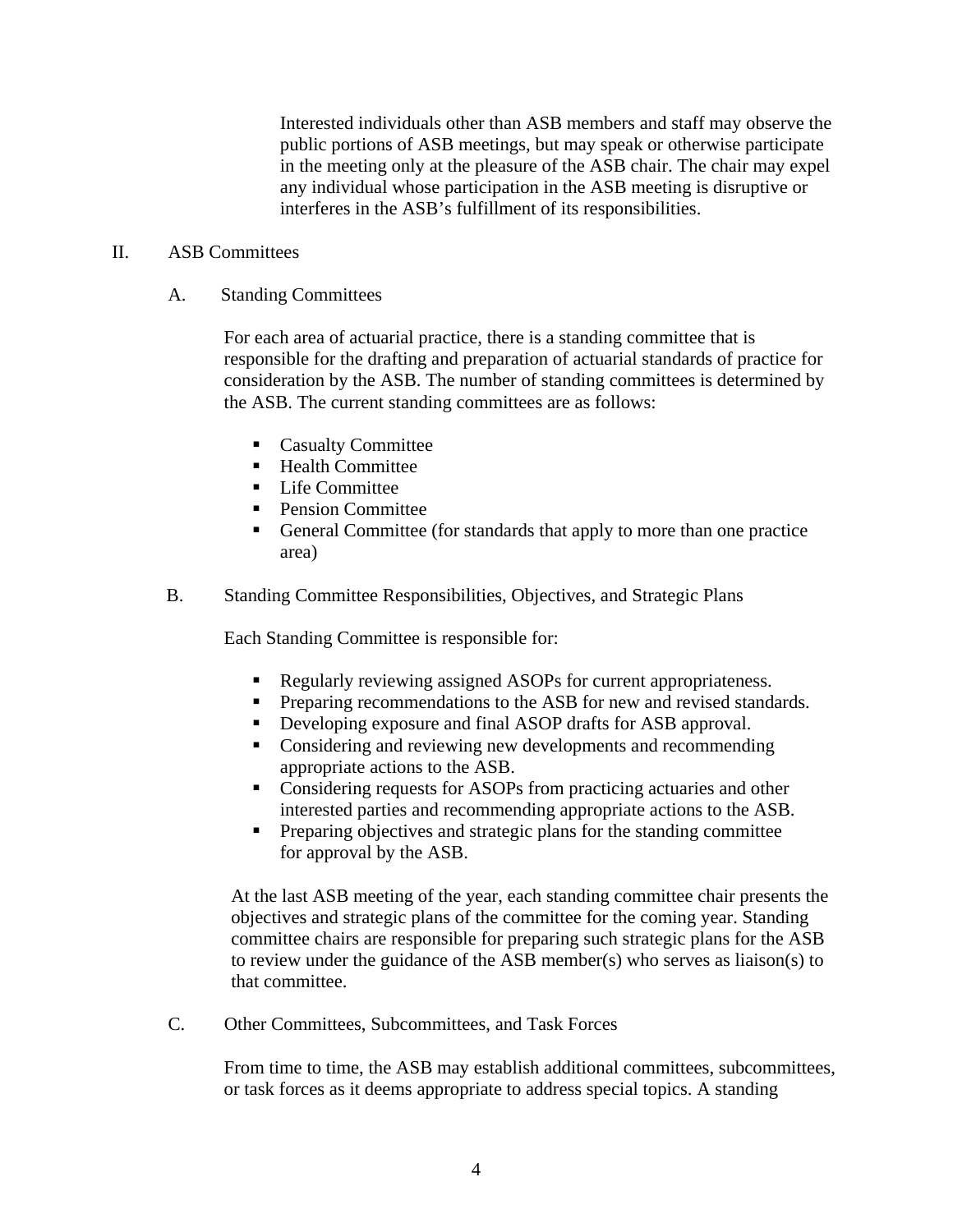committee may also appoint a subcommittee or task force with the approval of the ASB. The subcommittee or task force members may include persons who are not members of the committee with the approval of the ASB. These persons shall not be considered members of the standing committee.

A subcommittee is generally established to address a particular area of responsibility. A subcommittee is generally maintained on an ongoing basis.

A task force is generally established to address a particular issue, such as drafting an ASOP or monitoring an emerging area of practice. A task force is dissolved after completing its task.

D. ASB Liaison with Committees

The ASB will appoint two or more of its members to serve as liaisons to each standing committee. One of the ASB members will serve as the primary liaison and have primary responsibility for carrying out the liaison role. The principal role of the liaison is to provide each standing committee chair with guidance with respect to ASB procedures. Another role is to monitor the activities of the standing committee and to report on such activities to the ASB. (See Appendix I for committee liaison job description.)

Liaison appointments are one-year assignments, but a member may be reappointed without limitation. A liaison may be appointed by the ASB to any other committee or task force as it deems necessary.

E. Committee Leadership

Committee, subcommittee, and task force (hereafter referred to as "committee") chairs are approved annually by the ASB during the third quarter meeting. A person typically serves as committee chair for three years subject to annual reappointment by the ASB, and should retire from the committee after serving as chair. A task force chair may serve for the duration of the project, if longer. A more detailed description of the standing committee chair's role is given in Appendix II.

Each standing committee chair should work closely with the ASB liaison to identify a successor. If possible, the succeeding committee chair should be chosen from the current committee members. Ideally, the successor should be identified one year prior to the chairperson's retirement.

F. Committee Staffing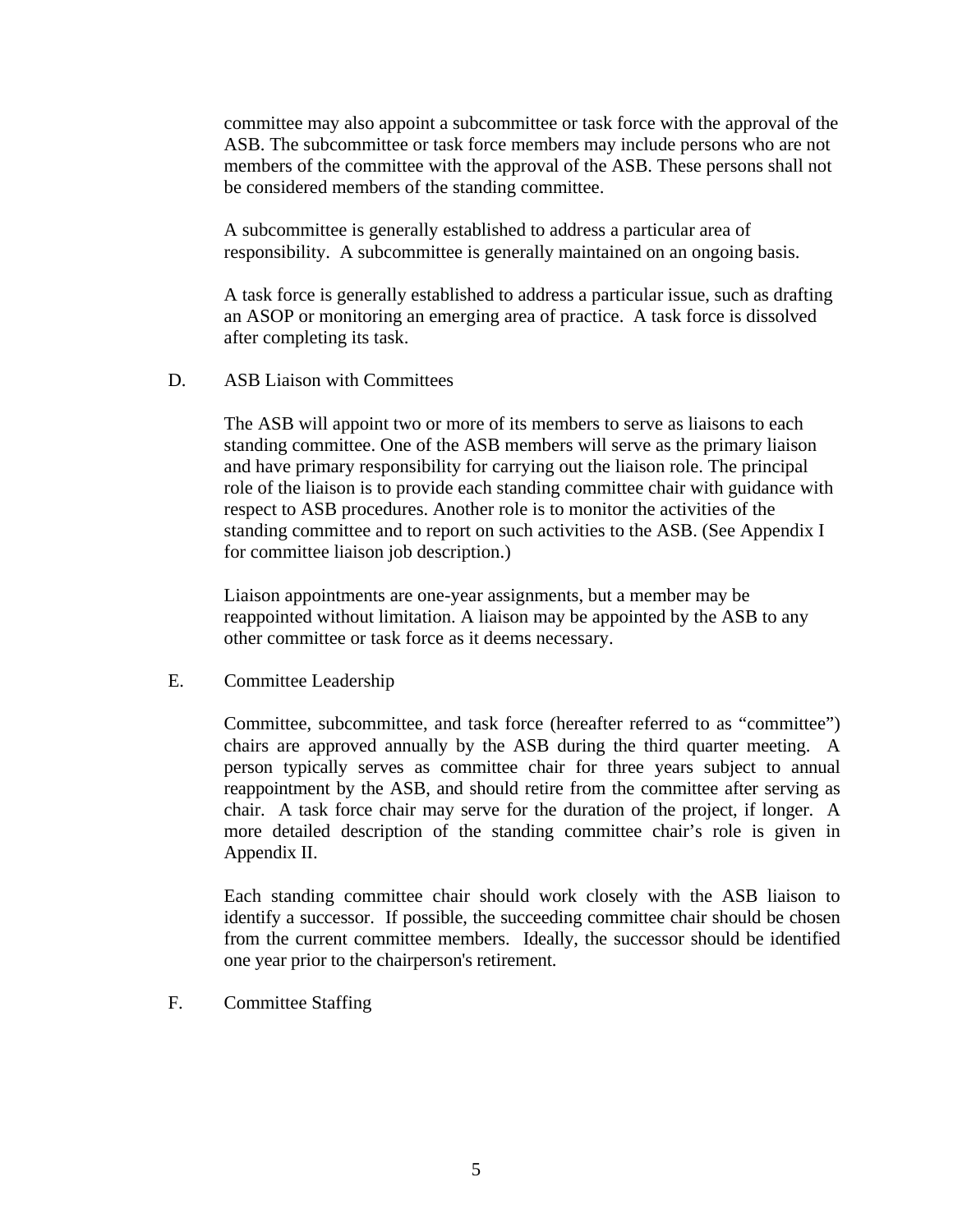Each standing committee chair will submit a proposed committee roster for approval at the fourth quarter ASB meeting. This will also include leadership and membership for any subcommittees and task forces of the standing committee.

The staffing of committees is essential to ensuring high-quality results. The effectiveness of committee work and the quality of committee work products are paramount.

The makeup of committees should include a full breadth of views from those who will be affected by proposed standards. Recognition of diversity of opinion by specialty area, employment and geography is important. In particular, it should be recognized that committee participation from those outside our profession can be desirable. A person should remain on a committee for no more than six consecutive years unless such person becomes committee chair before the end of that period. Following a minimum of a two year period off the committee, a person is eligible to begin a new tenure on the committee. However, a person appointed to a task force is eligible to serve until the task force's assignment is complete.

It is essential that the committee chair contact non-participating or disruptive members and take appropriate action, such as suggesting that they withdraw from the committee.

Once approved, every new committee member should receive a welcoming letter from the ASB chair. Similarly, every committee member should receive an appreciation letter from the ASB chair at the close of each year.

## G. Committee Meetings

.

Participation at committee meetings is limited to members of the committee, ASB liaisons, ASB staff, and other individuals invited by the chair to participate. Individuals invited to participate may include representatives of other committees, individual actuaries, representatives of other interested organizations, or members of the public at large.

Committee meetings are open to the public. Individuals who are not members of the committee, ASB liaisons, or ASB staff may observe a committee meeting, but may speak or otherwise participate in the meeting only at the pleasure of the committee chair. The chair may expel any individual whose participation in the committee meeting is disruptive or interferes in the committee's fulfillment of its responsibilities.

A committee may also meet in executive session from time to time as circumstances warrant. An executive session may be called at the request of the chair or at least four members of the committee.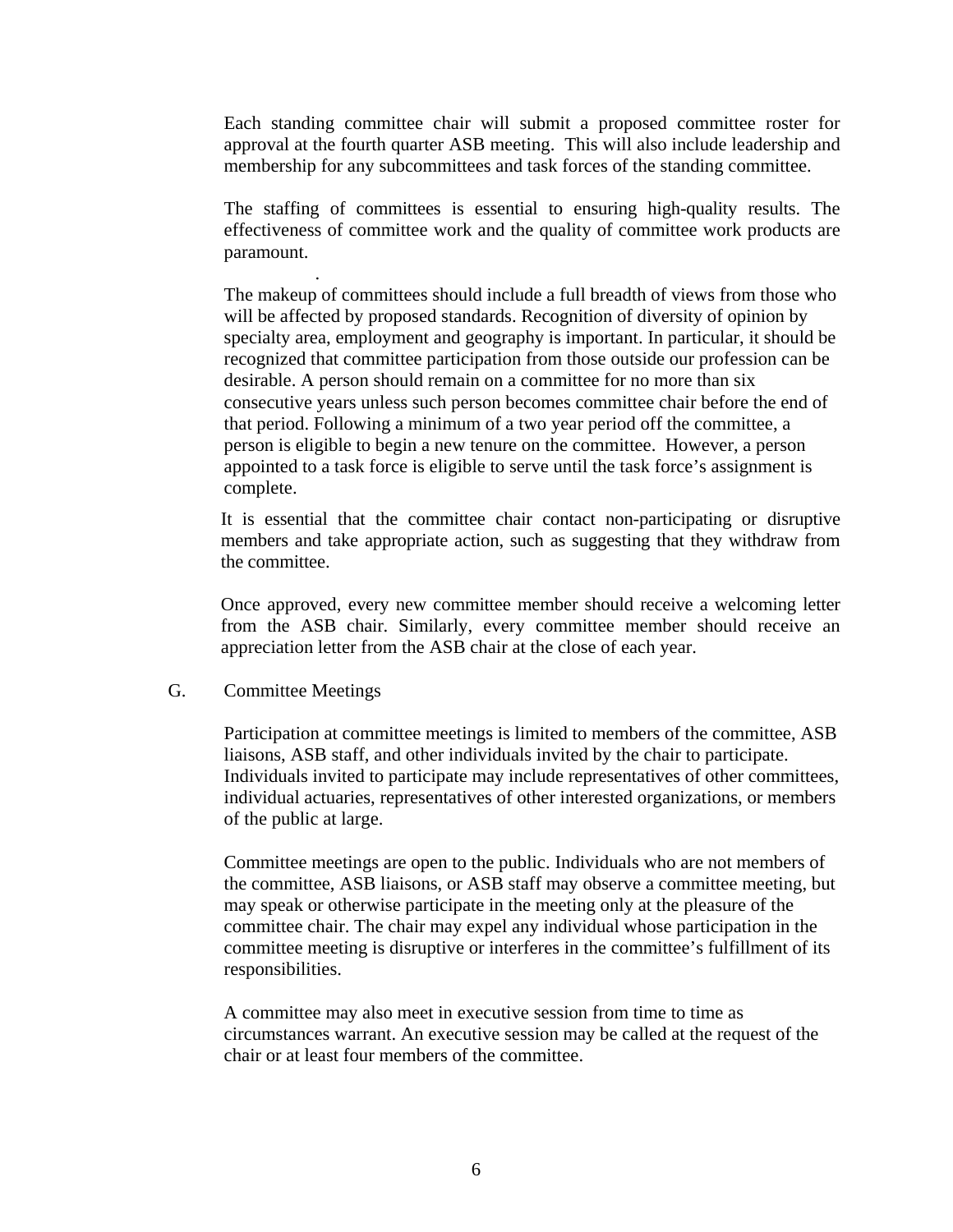It is generally preferable to meet at the Academy office in Washington, D.C., to keep the ASB's operating costs down and provide better access to the office's resources. ASB staff is available to assist with meeting arrangements.

- III. Standards Development
	- A. General Process

The ASB has established a process for the development of Actuarial Standards of Practice (ASOPs) by its standing committees. While this process is subject to alteration at the sole discretion of the ASB, if circumstances are deemed by the ASB to warrant it, the process generally involves the following:

- 1. Preparation of a proposal for a new or amended ASOP. Then, if the proposal is approved by the ASB;
- 2. Preparation of a summary of a proposed standard (unless the proposal for the new standard is sufficiently complete that no summary is required or the proposal is for revision of an existing standard). The summary should contain a synopsis of the major issues that the proposed standard will address. Then, if the summary is approved by the ASB;
- 3. Preparation of a proposed exposure draft or drafts. Then, if the exposure draft is approved by the ASB;
- 4. Release of the exposure draft to the actuarial community for comment and discussion. Then;
- 5. Preparation of a proposed final standard, which reflects comments received on the exposure draft and which is subject to further review, editing, and adoption or direction to re-expose the proposed standard for further comment and discussion before preparation and adoption of a final standard.

It is generally the responsibility of the chair of the standing committee to present a proposal, summary, exposure draft, or a final standard to the ASB and to assist in the discussion thereof. Other members of the standing committee, subcommittee, task force or the ASB may be asked by the standing committee chair to be the presenter or to assist in the discussion. A standing committee may also request ASB review of a draft at any stage during the development of a standard.

The development of ASOPs can be a complex process, and the ASB's staff is eager to assist. ASB staff participates throughout the development process to assist in editing and distributing the standard and help ensure that the ASB's procedures are followed, preferred formats are used, and language is consistent with other standards of practice. Please feel free to call upon staff for assistance with editorial questions, document production, meeting and conference call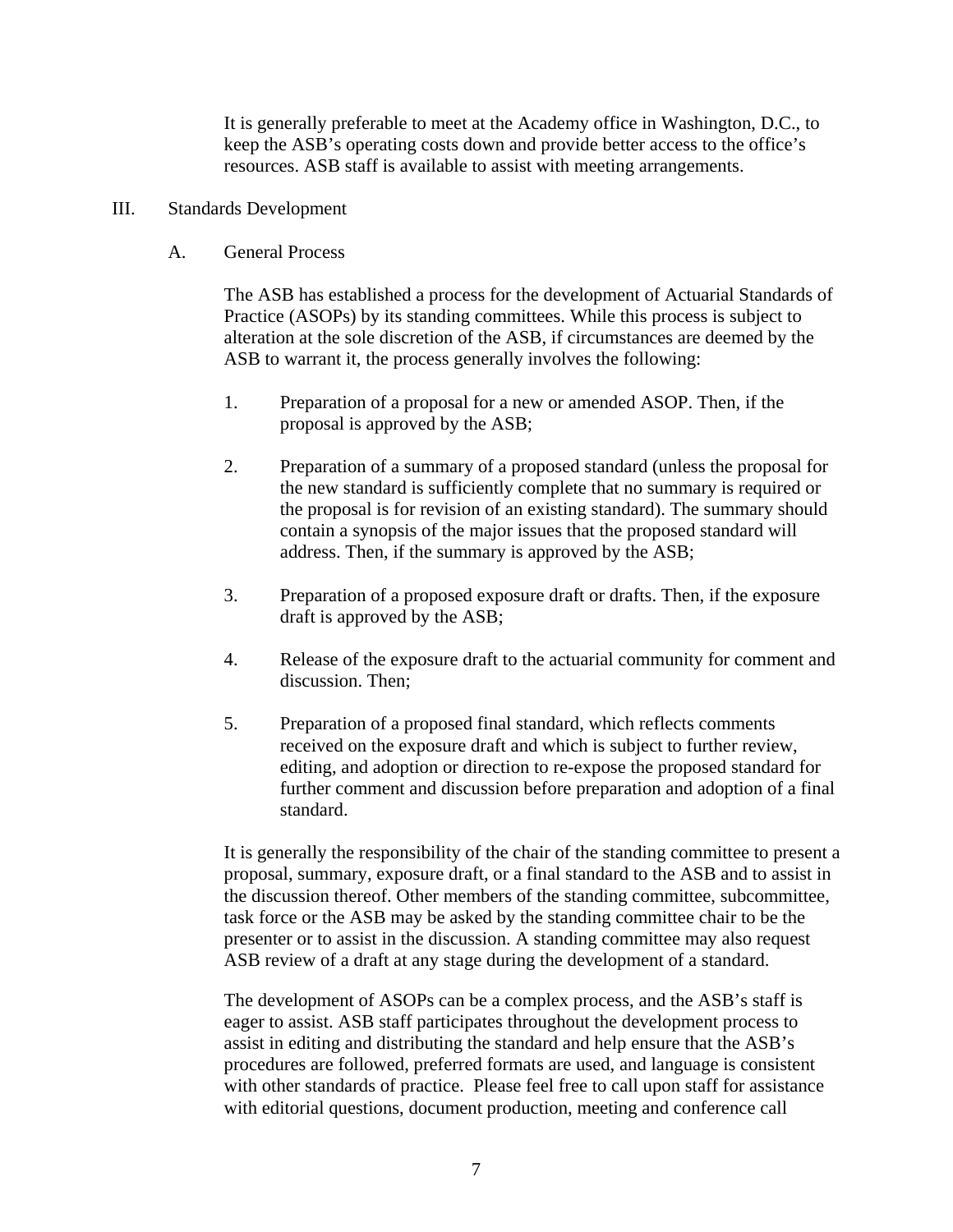arrangements, copying, legal advice, or any other need that arises. Cooperative interaction between staff and members greatly facilitates the development of standards.

B. Proposals for Standards

Each standing committee will regularly review standards assigned to their committee for continued appropriateness, and also review practices in their area to determine if a new standard may be required. The ASB may also request a standing committee to investigate a particular area for possible development or modification of a standard.

Before beginning to develop a standard, the standing committee will generally submit to the ASB a proposal for a standard (see Appendix IV), including: a description of the subject of the proposed new standard; an explanation of why a standard is needed; a description of the urgency, if any, associated with the project; a description of the possible effect the proposed standard may have on other standards; a proposed timetable for completion of the standard; and a description of any issues on which the ASB should offer guidance to the committee. Outside organizations and individuals may also submit proposals for standards to the ASB. Upon approving the proposal for a standard, the ASB will then assign the proposed standard to the relevant standing committee or appoint a special task force or committee.

C. Solicitation of Input

The committee or task force developing a proposed standard is encouraged to seek a wide range of ideas and views on the subject, including input from noncommittee members. In order to provide members with an opportunity to give input early in the process, any summary approved by the ASB, and the name of the drafting committee or task force's chair, will be published in the *ASB Boxscore* or other appropriate publication on the ASB website with an invitation to comment. The committee or task force may also wish to consider making a presentation concerning the proposed standard in an appropriate forum. The committee or task force may distribute a draft of the proposed standard as part of the presentation with the prior approval of the ASB chair and concurrence of the ASB primary liaison and after appropriate legal review.

In unusual circumstances, committees and task forces may also ask to place preliminary discussion drafts of proposed standards on the ASB's website and on some or all of the websites of the U.S.-based actuarial organizations. Such discussion drafts should only be posted after receiving appropriate legal review and with the approval of the ASB. Such discussion drafts should also have the following heading on each page: "Discussion Draft – Not Approved or Adopted by the ASB."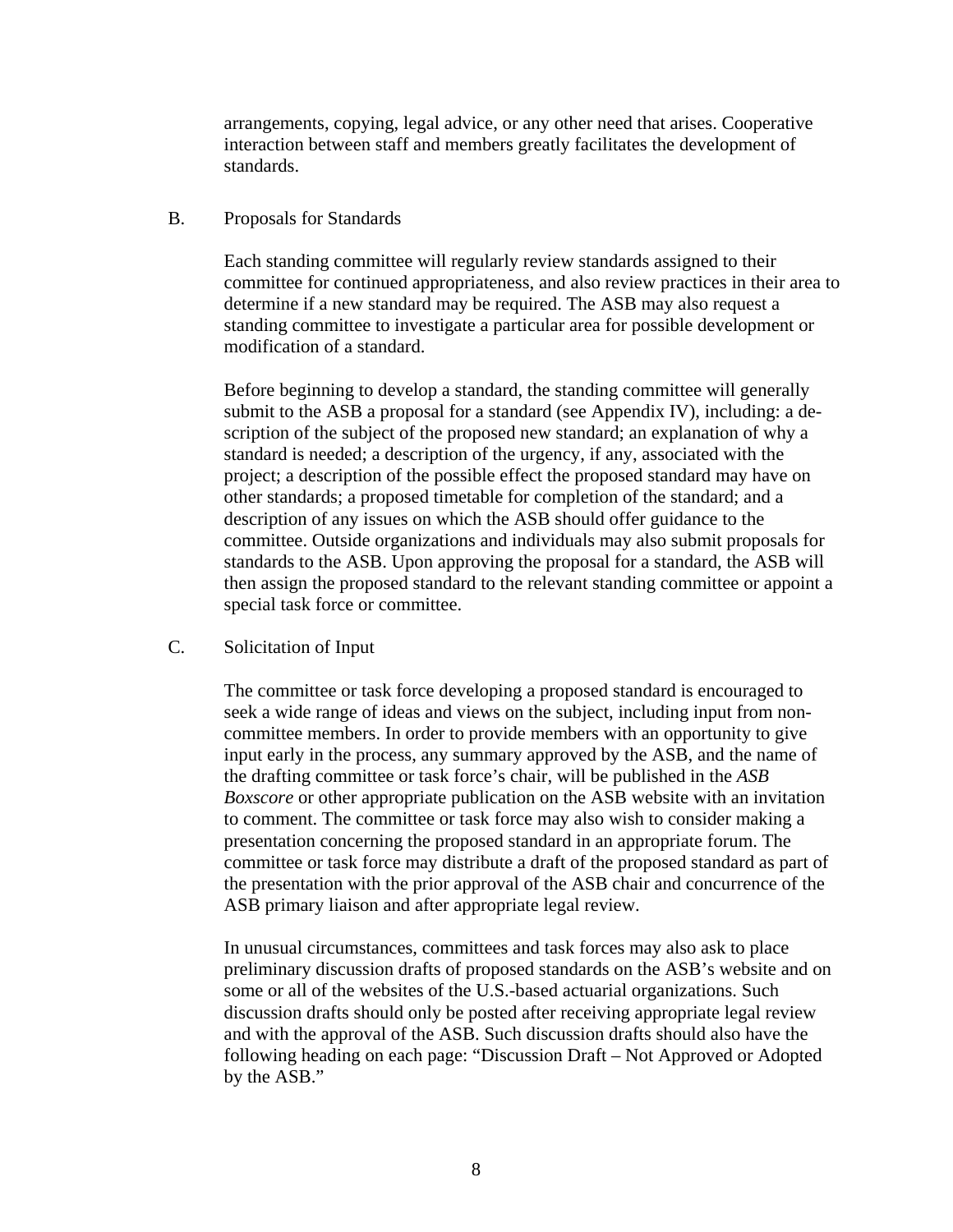If the ASB approves placing such preliminary discussion drafts on a website, the ASB will publicize the availability of such preliminary discussion drafts in the Academy's regular monthly mailing and by blast email and offer hard copies to anyone without Internet access.

D. General Considerations

The primary purpose of a standard is to provide guidance to the actuary. It is, therefore, important that the standard be clear, concise, and thorough in describing the actuary's responsibilities. Standards should avoid unnecessary wordiness and repetition. Each new concept typically should get its own section, and it may be helpful to provide transition between the sections to make the text easier to read and more comprehensible.

In general, cross-references to other ASOPs are discouraged, in part because they may suggest that only ASOPs that are specifically cross-referenced apply when that may not be the case. If cross-references are used, it is typically to offer more specific guidance on a topic that is addressed more generally in the standard.

- IV. Exposure Drafts
	- A. Request for Exposure
		- 1. If a standing committee has established a subcommittee or task force to develop a proposed standard, upon completing its work on the proposed exposure draft the subcommittee or task force will determine by affirmative majority vote whether to forward the proposed exposure draft to the standing committee. The standing committee will review the proposed exposure draft. The standing committee may return the proposed exposure draft to the subcommittee or task force to be revised, or take over further responsibility for completion of the proposed exposure draft.
		- 2. After reviewing or itself preparing the proposed exposure draft, the standing committee will determine by affirmative two-thirds majority vote whether to request the ASB's approval to expose the document. If at least two-thirds of the members of the standing committee vote in the affirmative, the standing committee will present the proposed exposure draft to the ASB with a request that the ASB approve exposure of the document. The standing committee should submit with the proposed exposure draft any background material appropriate to aid the ASB in its review of the text, including a description of the project, identification of controversial issues (including any dissenting views), and a discussion of the standing committee's concerns, if any. When appropriate, the reasoning for any negative vote(s) should also be included.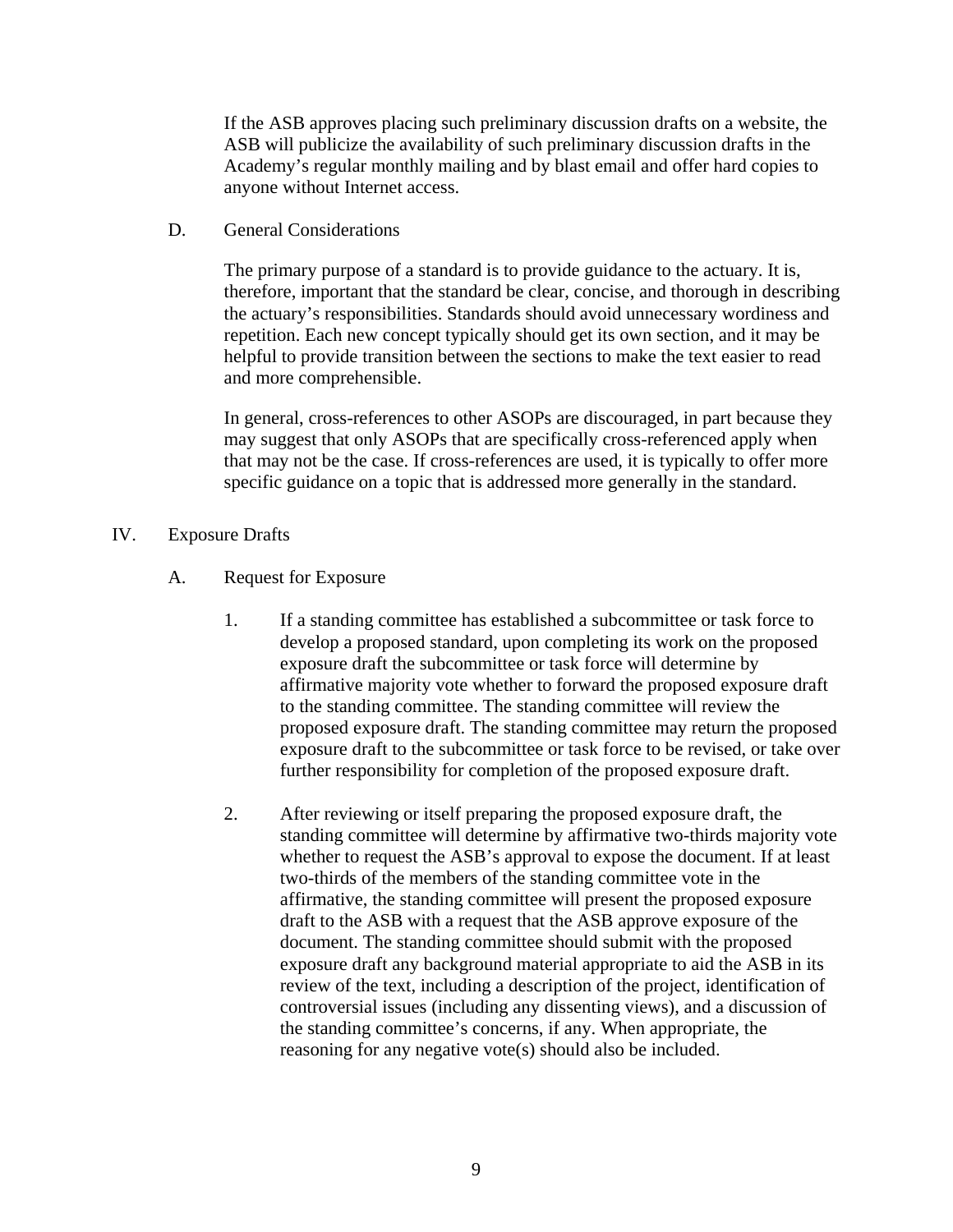- 3. The standing committee should complete the voting process and have the proposed exposure draft ready for review by the ASB at least four weeks prior to the ASB meeting at which the standing committee intends to present the proposed exposure draft.
- 4. By a majority vote, the ASB may request that the standing committee forward a draft of a standard under development for the ASB's review and possible action, even though the standing committee voted not to submit the draft for the ASB's review.
- 5. All proposed standards that are to be considered for eventual adoption must undergo the exposure process described in Sections IV and V of these procedures.
- B. Format of Exposure Drafts

The ASB has adopted a specific format for use by the standing committees in submitting proposed exposure drafts for approval. (See Appendix III).

C. Report from the General Counsel

To be considered for exposure, a proposed exposure draft must be accompanied by a written report from the General Counsel advising the ASB that (1) the draft has been prepared in accordance with ASB procedural requirements; (2) it does not appear to pose any significant threat of violating antitrust laws; and (3) it complies with applicable law or regulations.

D. Standing Committee Action

The Standing Committee must approve the submission of an exposure draft to the ASB by a two-thirds majority vote. The committee should consider any issues raised in the preliminary legal memorandum and, if deemed appropriate, modify the draft to address legal concerns before submitting the draft to the ASB.

E. ASB Action

The ASB reserves the right to expose the proposed standard, to return it to the standing committee with appropriate comment or direction (possibly including direction to terminate work on the project), or to make changes in the wording of the proposed standard and expose it. In performing its review of the proposed exposure draft, the ASB will generally seek the guidance of a representative of the standing committee submitting the draft. The ASB may appoint a review committee (generally including the ASB liaison(s) to the standing committee submitting the draft and the committee representative presenting the draft) to assure through appropriate post-meeting review that the final exposure draft properly reflects the ASB's intent.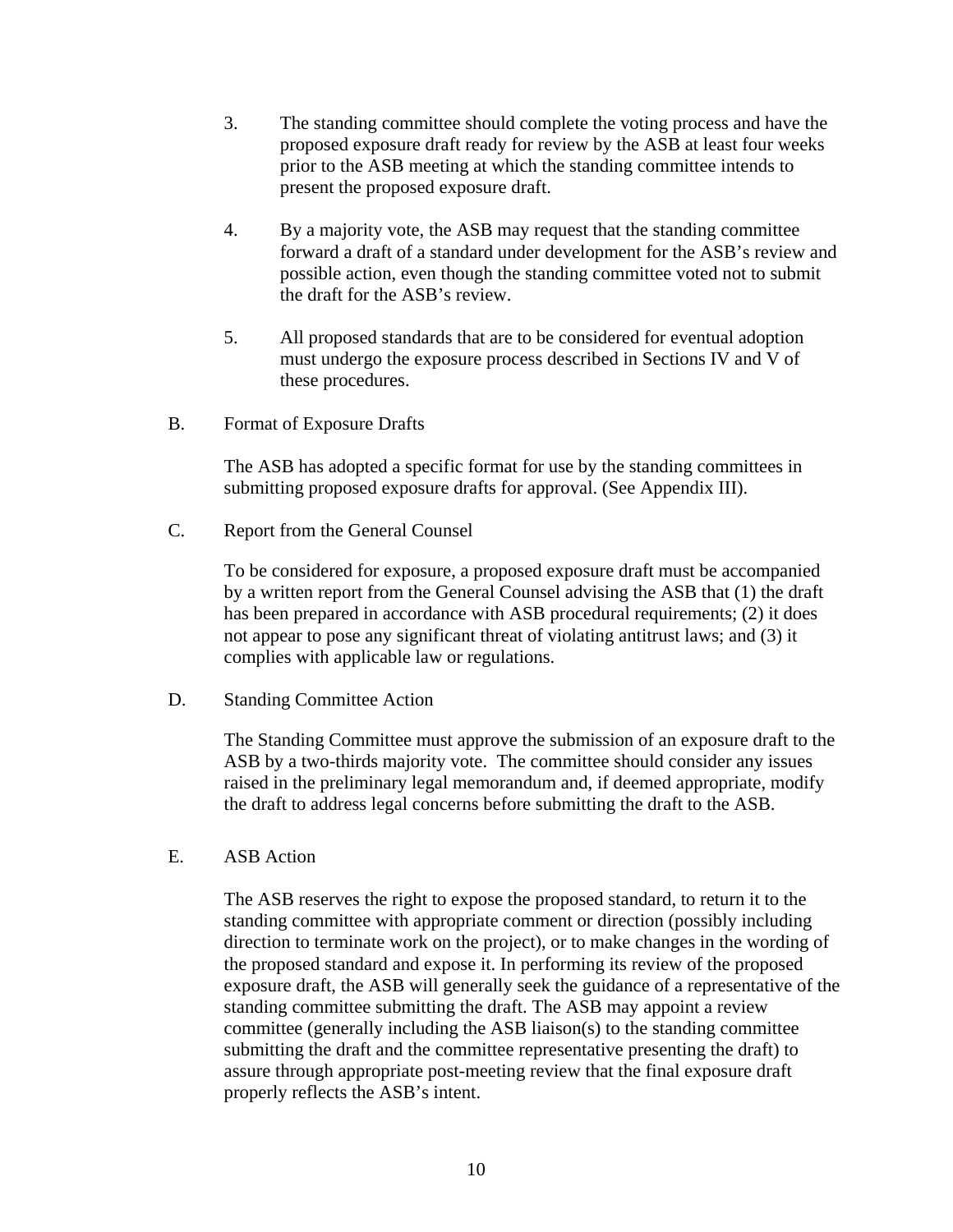F. Alternative Language

An exposure draft may contain alternative wording to solicit views of the membership. If alternative wording is included in an exposure draft, the fact of its inclusion should be highlighted in the transmittal memorandum accompanying the exposure draft. However, final standards cannot contain such alternative wording.

G. Minority Opinions

An exposure draft that is not unanimously approved by the ASB will contain appropriate recognition of an ASB member's minority opinion, if requested by an ASB member and if determined appropriate by the ASB. If minority opinions are expressed, they should contain a clear explanation of the reason for the opinion, and will be included in the transmittal memorandum accompanying the exposure draft.

H. Distribution of Exposure Draft

The exposure draft will be posted on the ASB website and also announced by the ASB staff to the Academy membership via a blast email as soon as practicable. Hard copies of the exposure draft will be made available to anyone else upon request.

The exposure draft may also be posted on other appropriate websites as determined by the ASB.

- V. Exposure Process
	- A. Deadline for Comment Letters

The deadline for comment letters is normally sixty to ninety days after the expected distribution date, unless the ASB specifies a different date. A minimum of thirty days must be permitted under all circumstances.

- B. Processing of Comment Letters
	- 1. All comment letters concerning an exposure draft are to be sent to the ASB staff or to the ASB's e-mail address. The ASB will not accept anonymous comments. Each comment letter or e-mail is assigned a sequential number upon receipt. All comment letters will be posted, unedited, to the ASB website. A file of all comment letters and e-mails is maintained in the ASB office until the final standard is adopted or the ASB determines not to adopt a proposed standard and withdraws the exposure draft. The ASB staff distributes comment letters to the standing committee or task force developing the standard. The comment letters and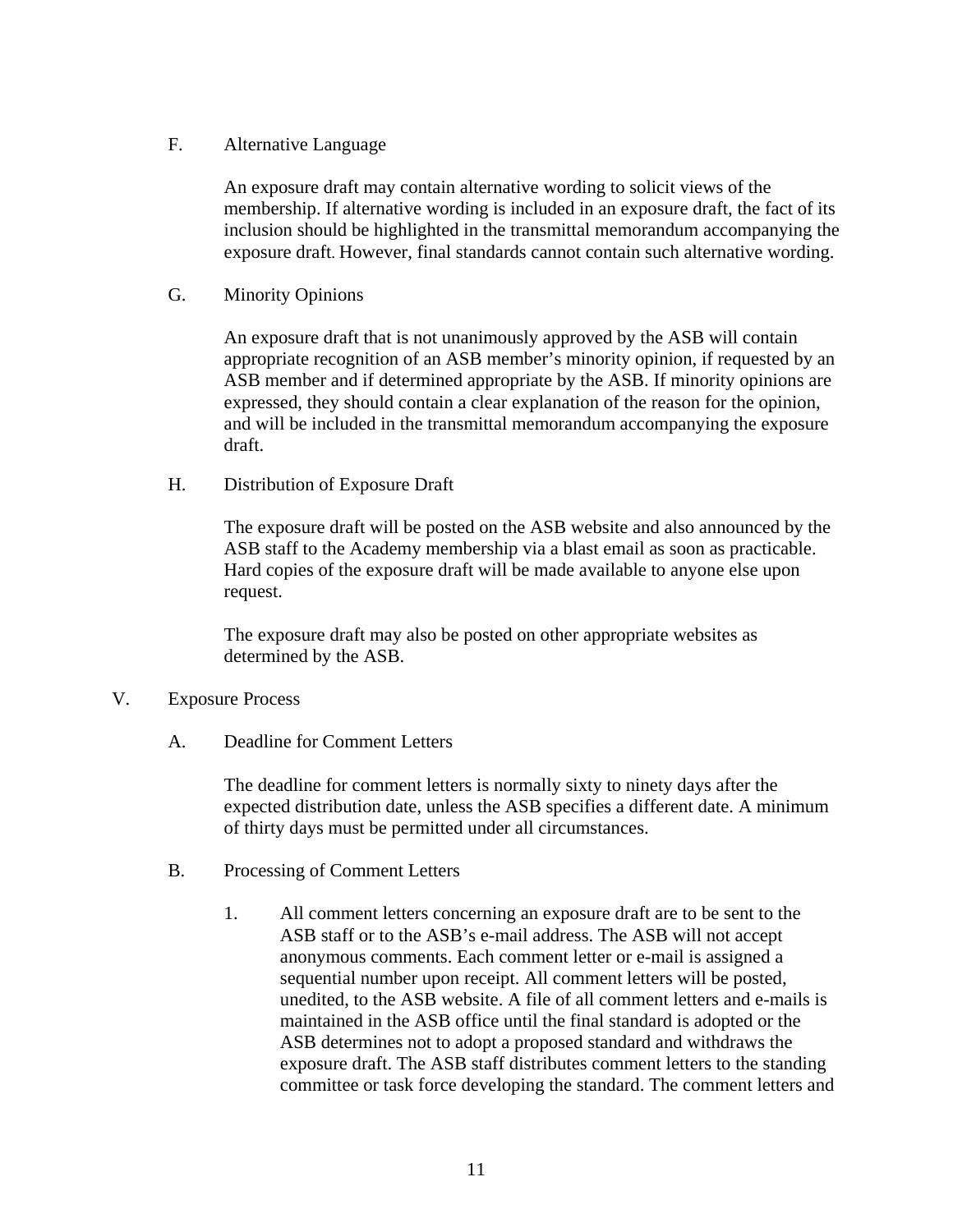e-mails are discarded by the ASB staff when the ASB takes final action on a proposed standard.

- 2. The standing committee or task force chair is responsible for forwarding to the ASB staff any comment letters sent directly to the chair or other standing committee or task force members.
- 3. Oral comments, or comments made on electronic bulletin boards or in Internet chat rooms, will not be processed until they are received in writing by the ASB or are sent specifically to the ASB's e-mail address.
- 4. Comment letters and e-mails will be posted to and be available for inspection on the ASB website. These comments will remain available for viewing until the ASB takes final action on a proposed standard or revision.
- 5. Staff will undertake a general sorting of comment letters and e-mails by topic, issue, or sections of the proposed standard to assist the standing committee or task force to review them.
- C. Communication with Commentators
	- 1. The ASB staff will send each individual submitting a comment an acknowledgment of receipt.
	- 2. All comments received by the comment deadline will be given due and impartial consideration by the standing committee or task force. Further communication with commentators to seek clarification, elaboration, establishment of common ground, etc., may occur at the discretion of the chair of the standing committee or task force.
	- 3. A summary of the major issues discussed in the comments received and the drafting group's responses to such are printed in the last appendix to the final standard or a subsequent exposure draft if an additional exposure is deemed necessary.
- D. Status Reports
	- 1. Reports to the actuarial profession on the deliberations of a standing committee or task force during the development of a standard may be made at the discretion of the chair of the standing committee.
	- 2. Reports should be general in nature. Any mention of suggested changes to the proposed standard based on the comment letters received should not predict a decision to be made by the ASB.
- E. Public Hearings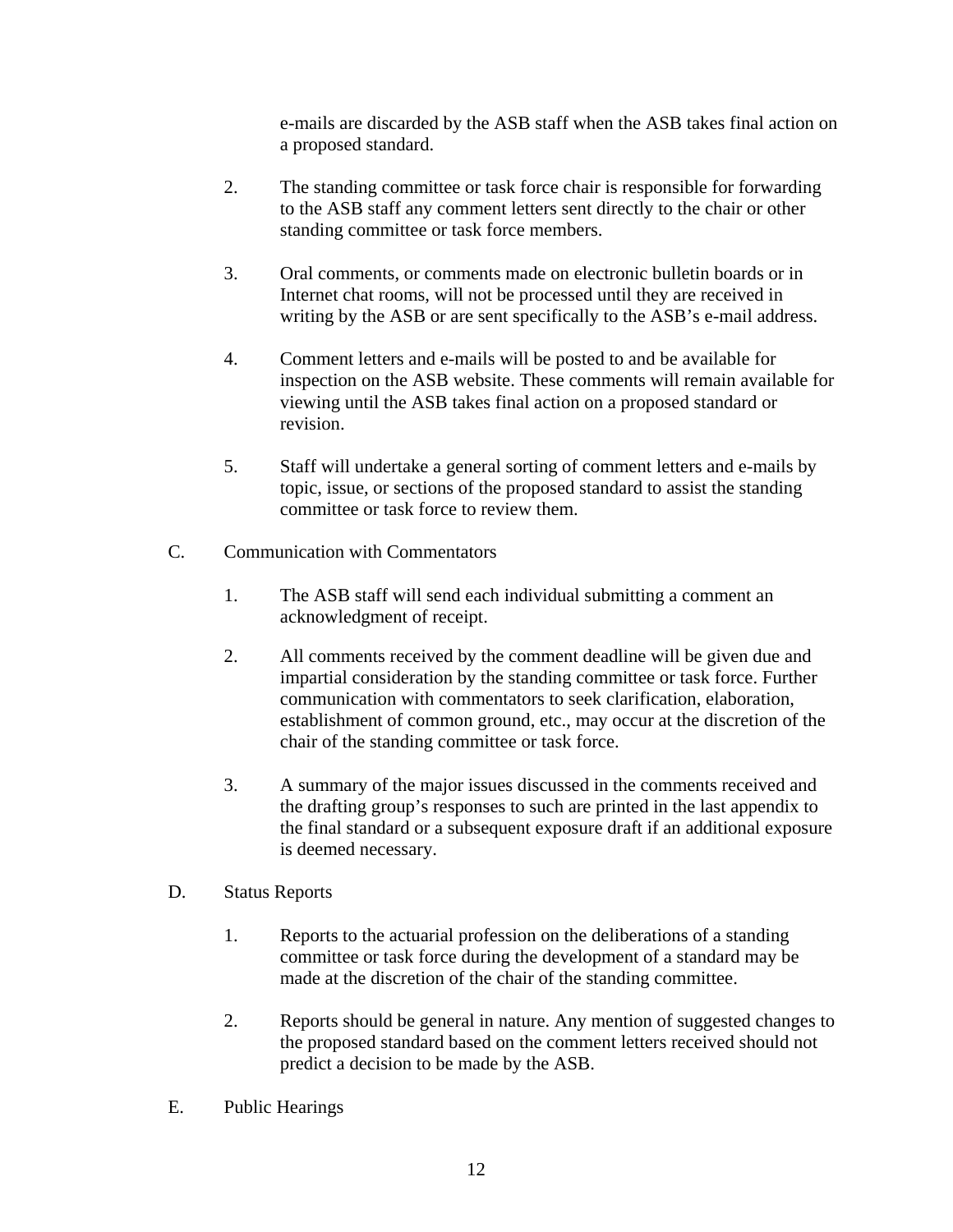- 1. Public hearings are not required, but may be authorized by the chair of the ASB. Factors to be considered in deciding whether a public hearing should be held include the following:
	- a. the complexity of the proposed standard;
	- b. the anticipated level of controversy;
	- c. the significance to the profession of the guidance contained in the proposed standard; and
	- d. other relevant considerations, if any.
- 2. Arrangements for a public hearing will be made by the ASB staff Expenses directly related to the hearing are borne by the ASB, including the cost of a hearing room, tape-recording service, transcription service, audio-visual equipment, and production of printed materials. Those attending or participating in the hearing do so at their own expense.
- 3. A public hearing will be held in conjunction with a scheduled actuarial meeting where feasible. Otherwise, it will be held near a major metropolitan airport.
- 4. At least thirty days before a public hearing, the ASB will publish notice of the hearing in the *Actuarial Update*, on the ASB website, and in any other media deemed by the ASB to be likely to reach persons expected to have an interest in the subject. Such notice will include a description of the scope and purpose of the proposed standard.
- 5. The hearing moderator and panel will be selected by the chair of the ASB, or by a vice-chair.
- 6. Any person wishing to speak at the hearing should notify the ASB staff at least one week before the scheduled hearing date. Others may be permitted to speak after all scheduled speakers at the discretion of the moderator. The moderator may establish time limits for any or all speakers. Time will be allowed for questions and answers if practicable.
- 7. The hearing moderator and counsel will ensure that the requirements of applicable law are met.
- 8. A list of scheduled speakers and a brief agenda should be available to attendees one hour prior to the hearing. Copies will be available at the hearing.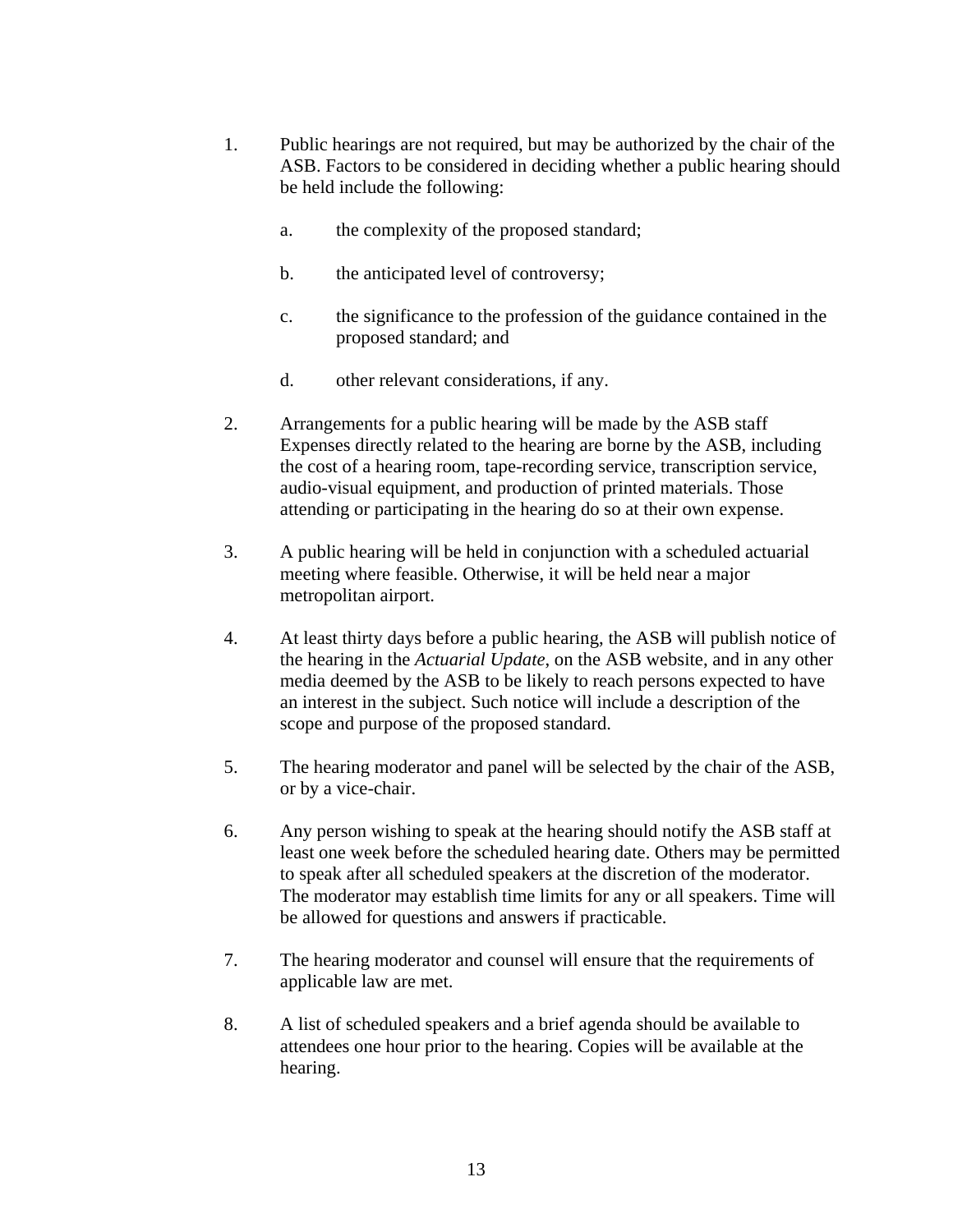- 9. The public hearing generally should be tape recorded by a recording service selected by the ASB.
- 10. The hearing is open to all interested parties, including members of the press. Seating may be limited and will be available on a first-come, firstserved basis.
- F. Second (or Later) Exposure Draft

When comments received on an exposure draft have been analyzed, the standing committee or task force with the consent of the ASB, or the ASB itself, may determine that it would be appropriate to have a second (or later) exposure draft, or a second (or later) public hearing. This will generally occur when the drafting committee or task force or the ASB deems that more input from the profession is desirable.

## VI. Standards Adoption

- A. Request for Adoption
	- 1. If a standing committee has established a subcommittee or task force to develop a proposed standard, after a proposed standard has been exposed and comments considered, the subcommittee or task force will prepare a proposed final standard. The subcommittee or task force will then determine by affirmative majority vote whether to forward the proposed final standard to the standing committee. The standing committee will review the proposed final standard. The standing committee may return the proposed final standard to the subcommittee or task force to be revised, or take over further responsibility for completion of the proposed final standard.
	- 2. After reviewing or itself preparing the proposed final standard, the standing committee will determine by affirmative two-thirds majority vote whether to request the ASB's adoption of the proposed final standard. If at least two-thirds of the members of the standing committee vote in the affirmative, the standing committee will present the proposed final standard to the ASB with a request that the ASB adopt the final standard.
	- 3. The standing committee should complete the voting process and have the proposed final standard ready for review four weeks prior to the ASB meeting at which the standing committee hopes to present the proposed final standard.
	- 4. By a majority vote, the ASB may request that the standing committee forward a draft of a standard under development for the ASB's review and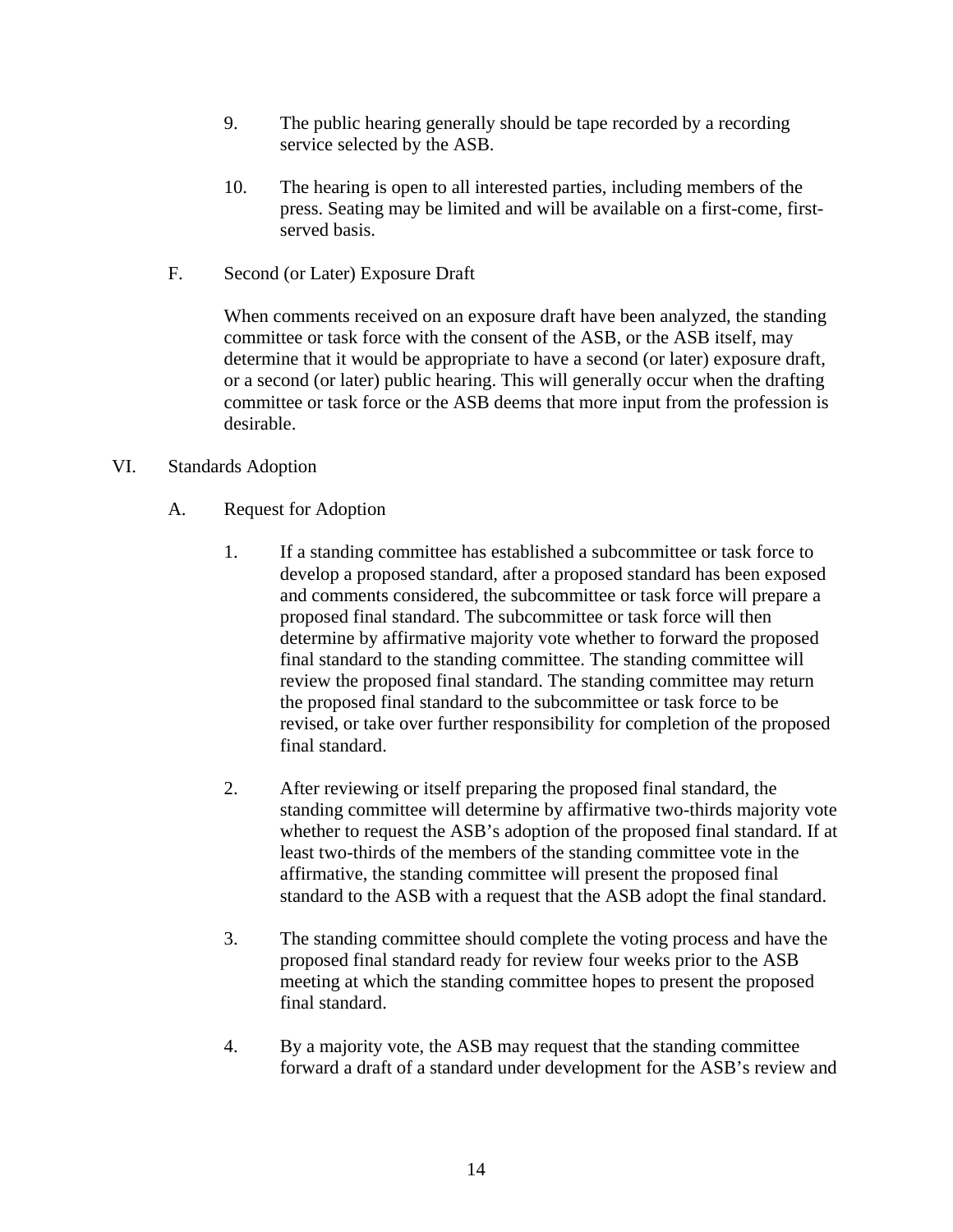possible action, even though the standing committee did not vote to submit the proposed standard for the ASB's review.

B. Format of Exposure Drafts

The ASB has adopted a specific format for use by the standing committees in submitting proposed exposure drafts for approval. (See Appendix III).

C. Report from the General Counsel

To be considered for adoption, a proposed final standard must be accompanied by a written report from the General Counsel advising the ASB that (1) the proposed final standard has been prepared in accordance with ASB procedural requirements; (2) it does not appear to pose any significant threat of violating antitrust laws; and (3) it complies with applicable law or regulations. A review by the General Counsel at this stage is also required to ensure that all substantive changes made since the exposure stage are in conformity with applicable law and regulation.

D. Standing Committee Action

The Standing Committee must approve the submission of a final draft to the ASB by a two-thirds majority vote. The committee should consider any issues raised in the preliminary legal memorandum and, if deemed appropriate, modify the draft to address legal concerns before submitting the draft to the ASB.

E. ASB Action

The ASB reserves the right to approve the proposed standard for adoption, to return it to the standing committee with appropriate comment or direction, or to make changes in the wording of the proposed final standard and adopt it. In performing its review of the proposed final standard, the ASB will generally seek the guidance of a representative of the standing committee submitting the proposed standard. The ASB may appoint a review committee (generally including the ASB liaison(s) to the standing committee submitting the proposed standard and the committee representative presenting the proposed standard) to assure through post-meeting review (and, as necessary, by making nonsubstantive changes to the draft) that the final standard properly reflects the ASB's intent.

A proposed final standard will not be released to the membership as a final standard until approved by the ASB.

F. Minority Opinions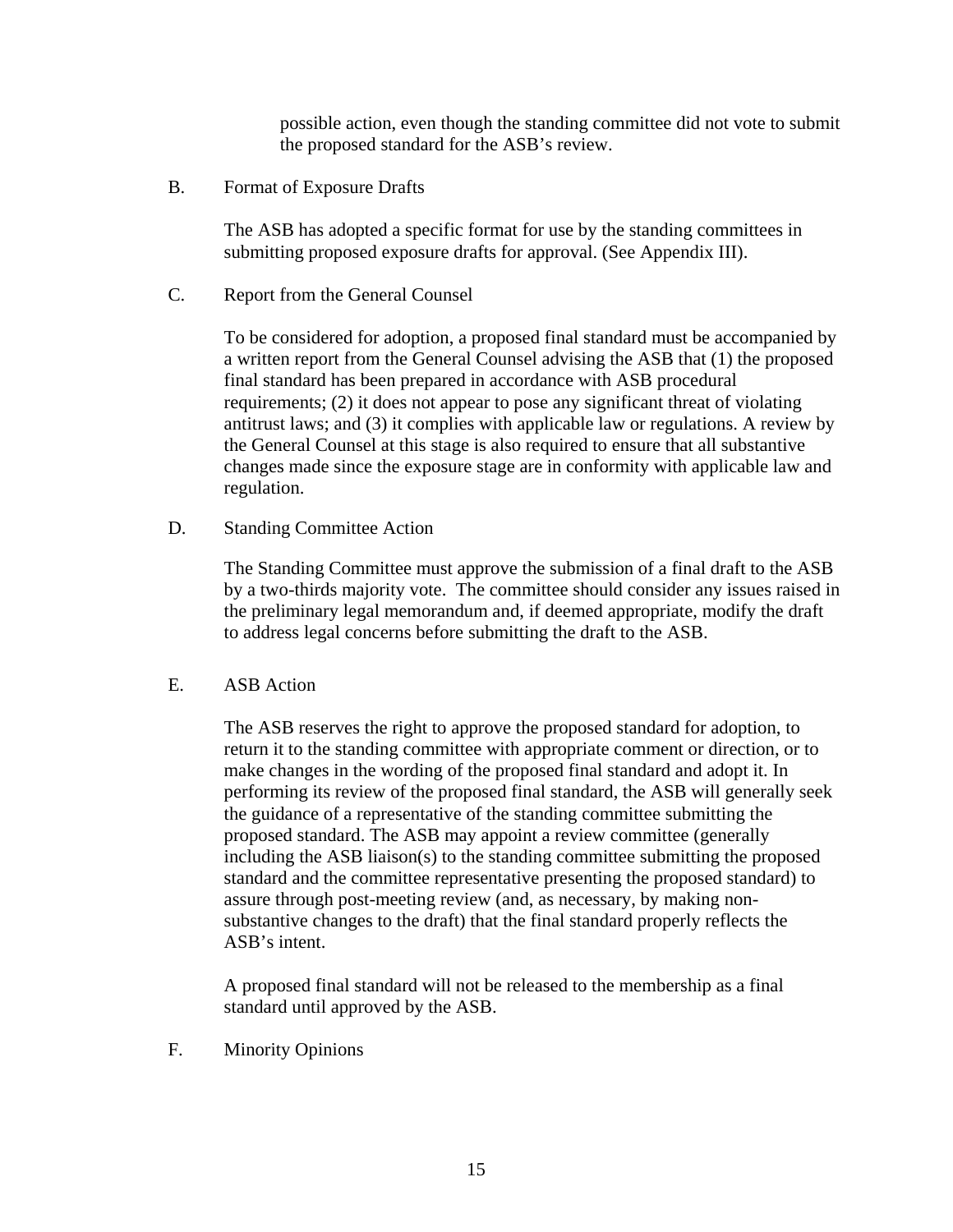A final standard that is not unanimously approved by the ASB will contain appropriate recognition of an ASB member's minority views, if requested by an ASB member and if determined appropriate by the ASB. If minority opinions are expressed, they should contain a clear explanation of the reason for the dissent, and will be included in the transmittal memorandum accompanying the final standard.

G. Distribution of Final Standard

The final standard will be posted on the ASB website and also announced by the ASB staff to the Academy membership via a blast email as soon as practicable. Hard copies of the final standard will be made available to anyone else upon request.

The final standard may also be posted on other appropriate websites as determined by the ASB.

## VII. Amendments to Standards

A. Proposals for Amendments to Standards

From time to time, the ASB may deem it appropriate to amend an existing ASOP. A proposal for an amendment to an ASOP must include a sufficient portion of the surrounding text to permit the reader to understand the nature and effect of the proposed amendment.

B. Procedure for Adoption of Amendments

Proposals for amendments to ASOPs will generally follow the same process as for new ASOP (see Sections IV – VI of this Procedures Manual). After the proposed amendment has been exposed and adopted by the ASB, the entire standard will be reissued.

C. Reformatting of ASOPs

The reformatting of an ASOP without any change in the technical content of the ASOP does not necessarily require that the ASOP be re-exposed for comment. Whether the reformatted ASOP will be exposed for comment will be decided by the ASB.

## VIII. Public Presentations and Articles

Statements, representations, and expressions of opinions or views made by any individual member of the Actuarial Standards Board (ASB), its committees, subcommittees, task forces, or staff are attributable only to the speaker or author and should not be construed as representing the views of the ASB, unless the speaker or author has been expressly authorized by the ASB to express its views.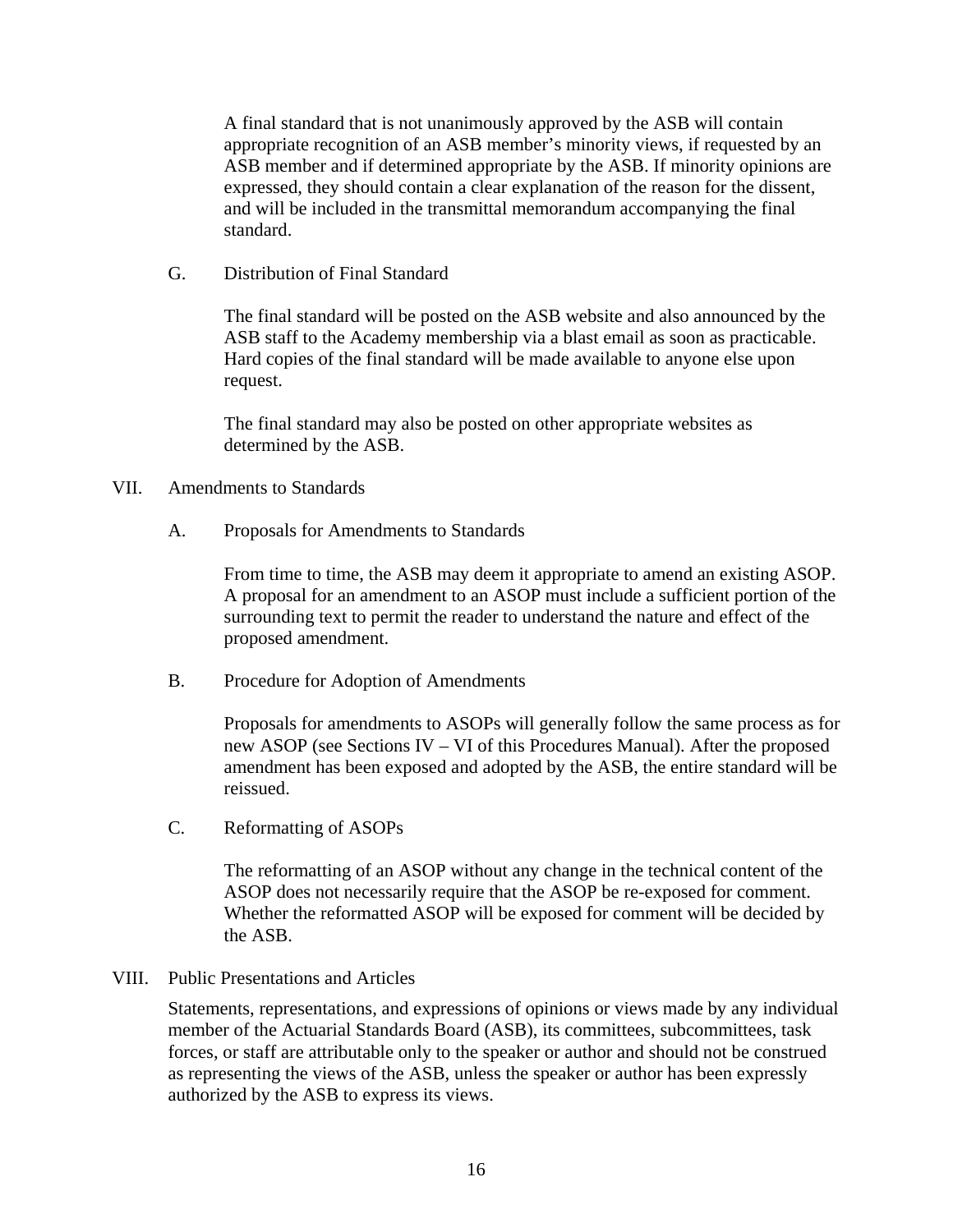Members of committees are often asked to participate and speak in public meetings where proposed standards are discussed or to write articles for actuarial publications concerning ASB matters. A member of a committee may not speak or write for the ASB. If the member is speaking or writing as an individual, or on behalf of the member's principal, the member should make a clear statement to that effect and should make a statement such as the following that the member is not speaking or writing on behalf of the ASB.

 "I am a member of the [description of speaker or writer's role, i.e., member of the ASB, its operating committees, subcommittees, task forces, or staff]; however, any statements, representations, and expressions of opinions or views that I make are attributable only to me and should not be construed as representing the views of the ASB."

If the member *has* been expressly designated to express the views of the ASB, the member should make a statement such as the following:

"I am a member of the [description of speaker or writer's role, i.e., member of the ASB, its operating committees, subcommittees, task forces, or staff] and have been expressly authorized by the ASB to [speak/write] on its behalf with respect to the subject of this [presentation/article]."

## IX. File Retention

ASB and drafting committee members who work on standards often accumulate multiple working drafts, correspondence, and other supporting materials. Documents should be maintained and discarded in accordance with the following policy:

- 1. Published Actuarial Standard of Practice: Permanent.
- 2. Published Exposure Draft: Permanent, with comment letters received on the draft to be destroyed when the final published ASOP is adopted or the ASB decides not to adopt the proposed standard and withdraws the exposure draft.
- 3. Correspondence: To be retained for 3 years.
- 4. Files: All material related to adopted ASOPs, such as working drafts or memos/emails describing drafting assignments, should be destroyed when the standard is adopted or the exposure draft is withdrawn; material related to pending projects may be retained.

#### X. Publications

The ASB maintains the following relevant information, posted on the ASB website: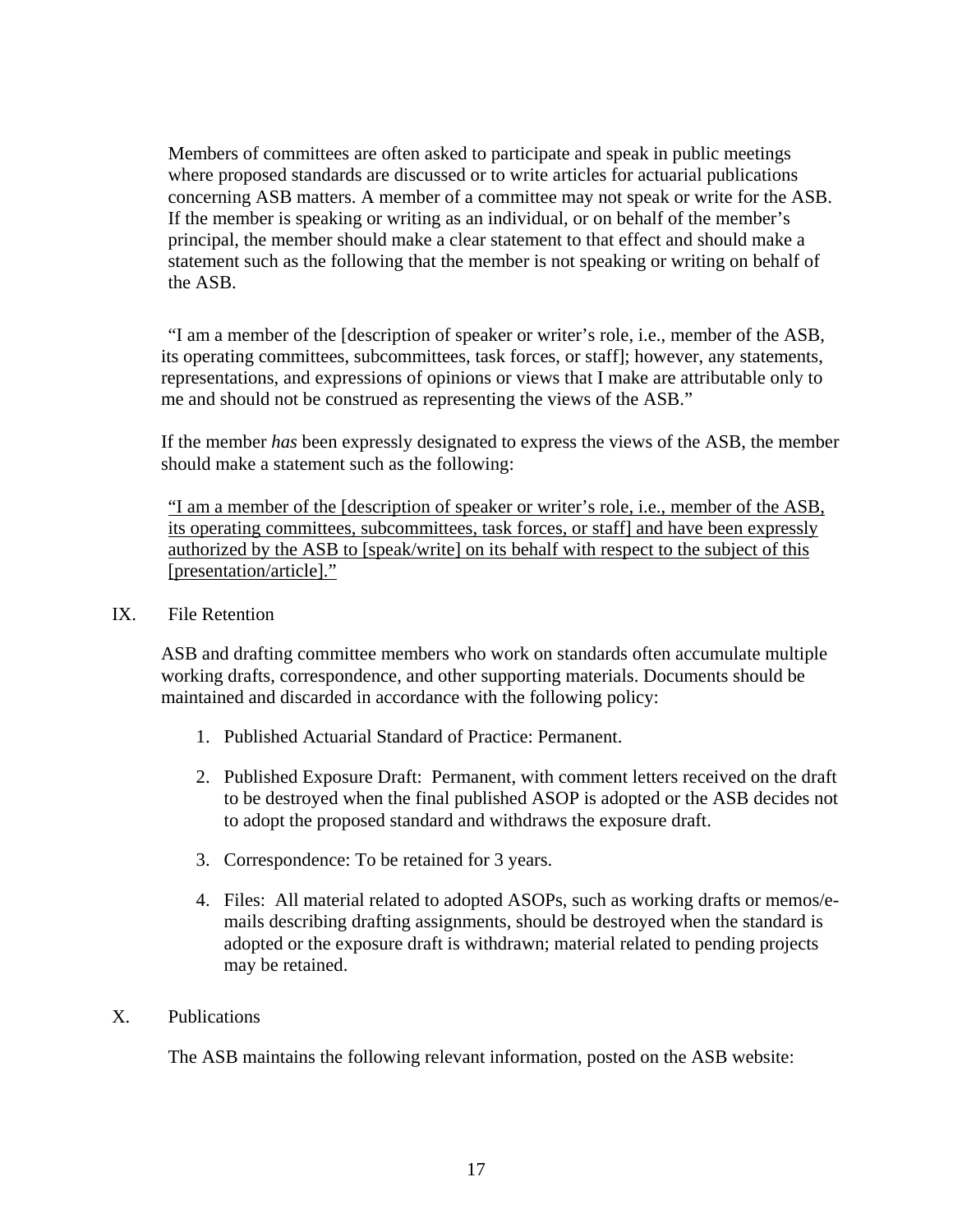**ASB Boxscore**: A summary of the most recent ASB meeting and a listing of the ASB's current projects by Committee.

**ASB Procedures Manual**: A manual describing the structure of the ASB and the standard-setting process.

**Definitions from ASOPs and ACGs**: Staff has compiled and maintains a list of all definitions from previously published ASOPs for use by drafting committees in developing their own definitions.

**Committee Roster**: a list of all the members of the ASB, its Operating Committees, committees, subcommittees and task forces. It includes names, addresses, telephone and fax numbers and, where available, e-mal addresses.

The Academy's Council on Professionalism maintains Applicability Guidelines, a compilation that provides actuaries with non-authoritative guidance on which standards typically apply to actuarial tasks that actuaries perform.

- XI. Travel/Expense Reimbursement Policy
	- A. Eligibility
		- 1. Actuarial Standards Board
			- (1) ASB members will be reimbursed for all reasonable travel/expenses for quarterly ASB meetings and any additional meetings called by the ASB.
			- (2) ASB members will be reimbursed for all reasonable travel/expenses for standing committee meetings while acting in the role of primary or secondary ASB liaisons.
			- (3) ASB members will be reimbursed for all reasonable travel/expenses for other actuarial meetings while acting as representatives of the ASB (e.g., attending Council on Professionalism meetings) or other meetings at the ASB chairperson's discretion.
		- 2. Operating Committee and Task Force Chairpersons
			- (1) Operating committee and task force chairpersons will be reimbursed for all reasonable travel/expenses for attendance at ASB meetings for the purpose of presenting a proposed ASOP.
			- (2) Operating committee and task force chairpersons may be reimbursed for travel/expenses for attendance at certain other meetings at the ASB chairperson's discretion.
			- (3) Travel/expenses to regular committee and task force meetings will not be reimbursed. Regular members of a committee or task force will not be reimbursed by the ASB for travel/expenses related to committee meetings.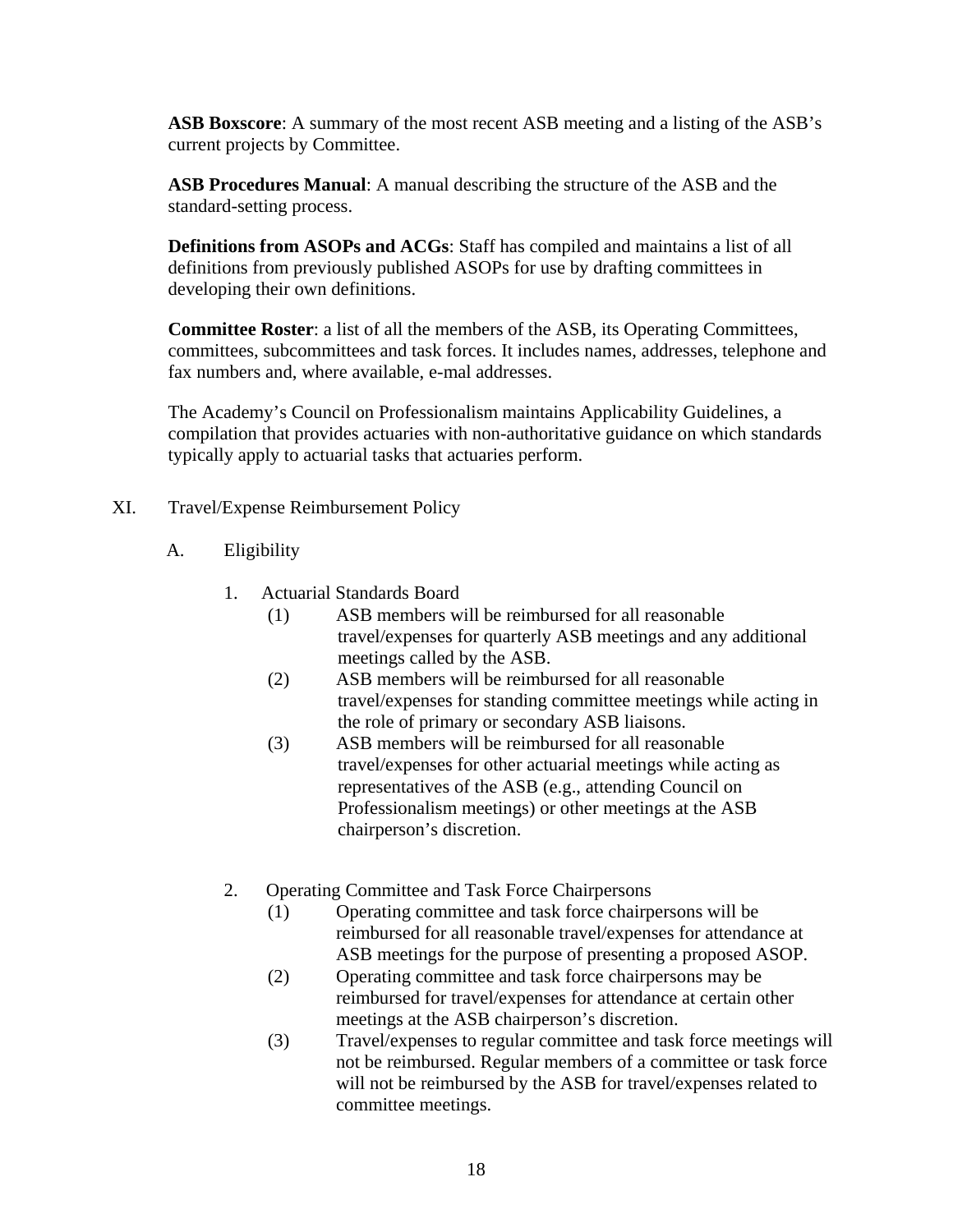- 3. Reasonable travel expenses are determined under the Academy's guidelines for "Reimbursement and Documentation." Occasional exceptions to this policy may be made at the ASB chairperson's discretion.
- B. Reimbursement Procedure
	- 1. Submit to Rita Winkel via fax, e-mail, or mail:
		- a) meeting expense report (see Appendix V); and
		- b) all related receipts and documentation.
	- 2. Submit meeting expense report to the ASB chairperson for approval via fax or e-mail:
	- 3. Reimbursement requests submitted without proper documentation will be granted at the ASB chairperson's discretion.
	- 4. The ASB chairperson will submit a meeting expense report to one of the ASB's vice-chairpersons for approval.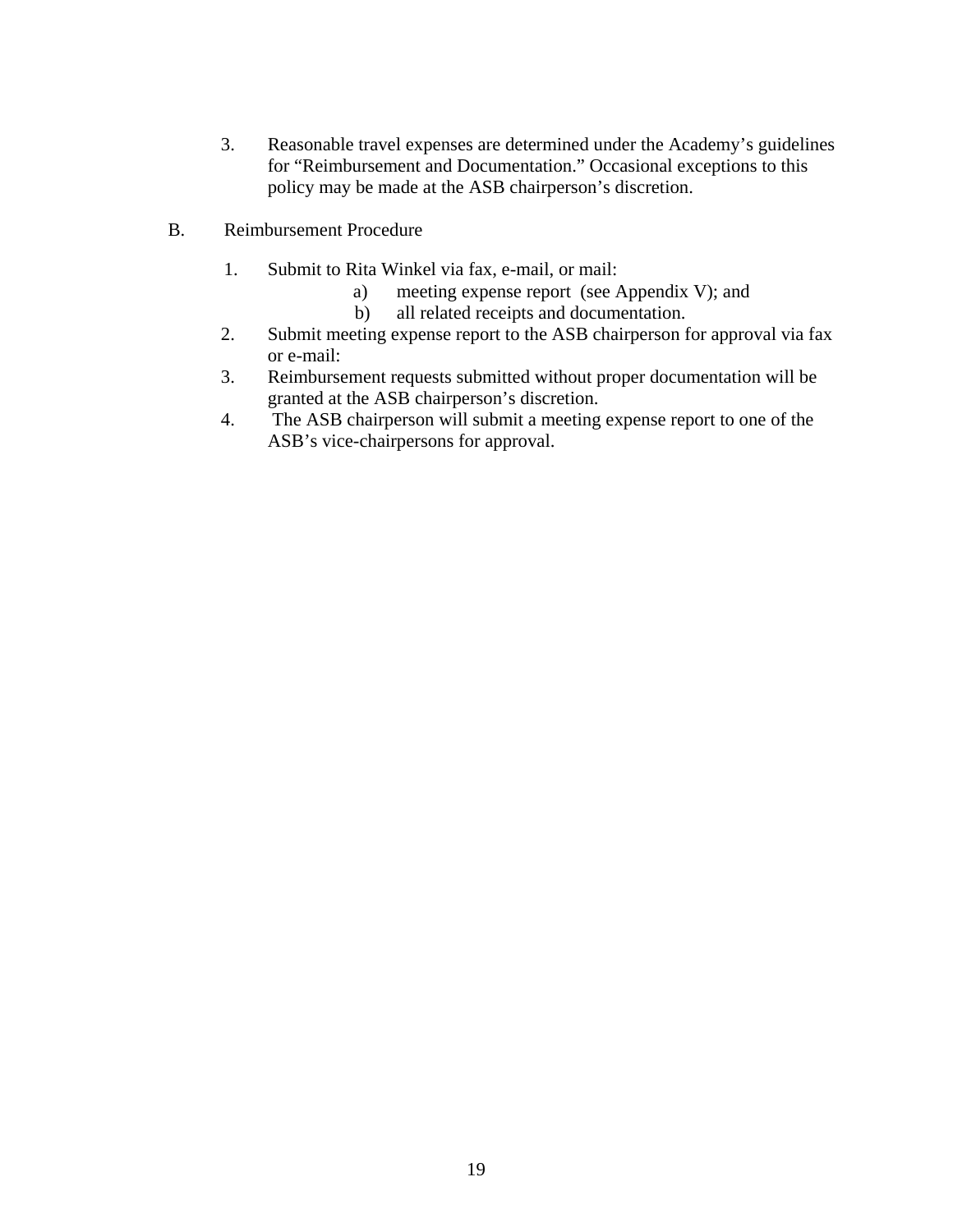## APPENDIX I

## *Liaison Job Description*

Each standing committee has a primary and secondary liaison from the ASB. For the most part, the primary liaison will be the main point of contact with the standing committee. However, the secondary liaison should be ready to step in when the primary liaison cannot fulfill his or her responsibilities. As a result, the secondary liaison should be informed and participate in the activities of the committee whenever possible.

The purpose of having liaisons is to facilitate communication between the committee and the ASB, to ensure that the work of the committee is consistent with expectations of the ASB, and to provide mentoring to the committee chair. In addition, the liaisons serve as active members of the committee.

Communication between the standing committee and the ASB is critical to the smooth functioning of the Standards process. The liaisons and the committee chair are the prime facilitators of that communication. For each task of the committee, it is essential that the committee has a clear understanding of what the ASB is expecting, the time frame in which the task is to be accomplished and the role that ASB staff is to play in helping meet those expectations. It is also important for the committee to have an understanding of what to expect from the ASB in terms of support and interaction.

To be effective, the liaisons must be active participants in the standing committee's activities. This means attending committee meetings in person or by conference call. In addition to enabling the liaisons to be an active participant in the deliberations of the committee, attendance by the liaisons shows support for the process. As active participants in committee discussions, the liaisons can also provide guidance to the committee or task force as to the expectations of the ASB and can provide background and education on the Standards process itself as needed. However, in being active members, the liaisons should take care not to take on the responsibilities of the chair.

Being active participants in the standing committee's activities also will present the opportunity for the liaisons to review drafts prepared by the committee and its task forces. In this role the liaisons not only have an opportunity to influence the document, but also have the responsibility, along with the chair, to make sure the work product meets the quality standards set by the ASB. The liaisons should make sure that the final product proposed to the ASB will meet the expectations of the ASB. In particular, the product should meet the expectations of the liaisons! In most situations, the liaisons should be ready to vote for the product at the ASB level before it leaves the committee.

Finally, the liaisons function as mentors or "coaches" to the committee chair. In this role the liaisons will:

- Counsel the committee chair on the workings of committees.
- Help the committee chair prepare each ASOP for presentation to the ASB.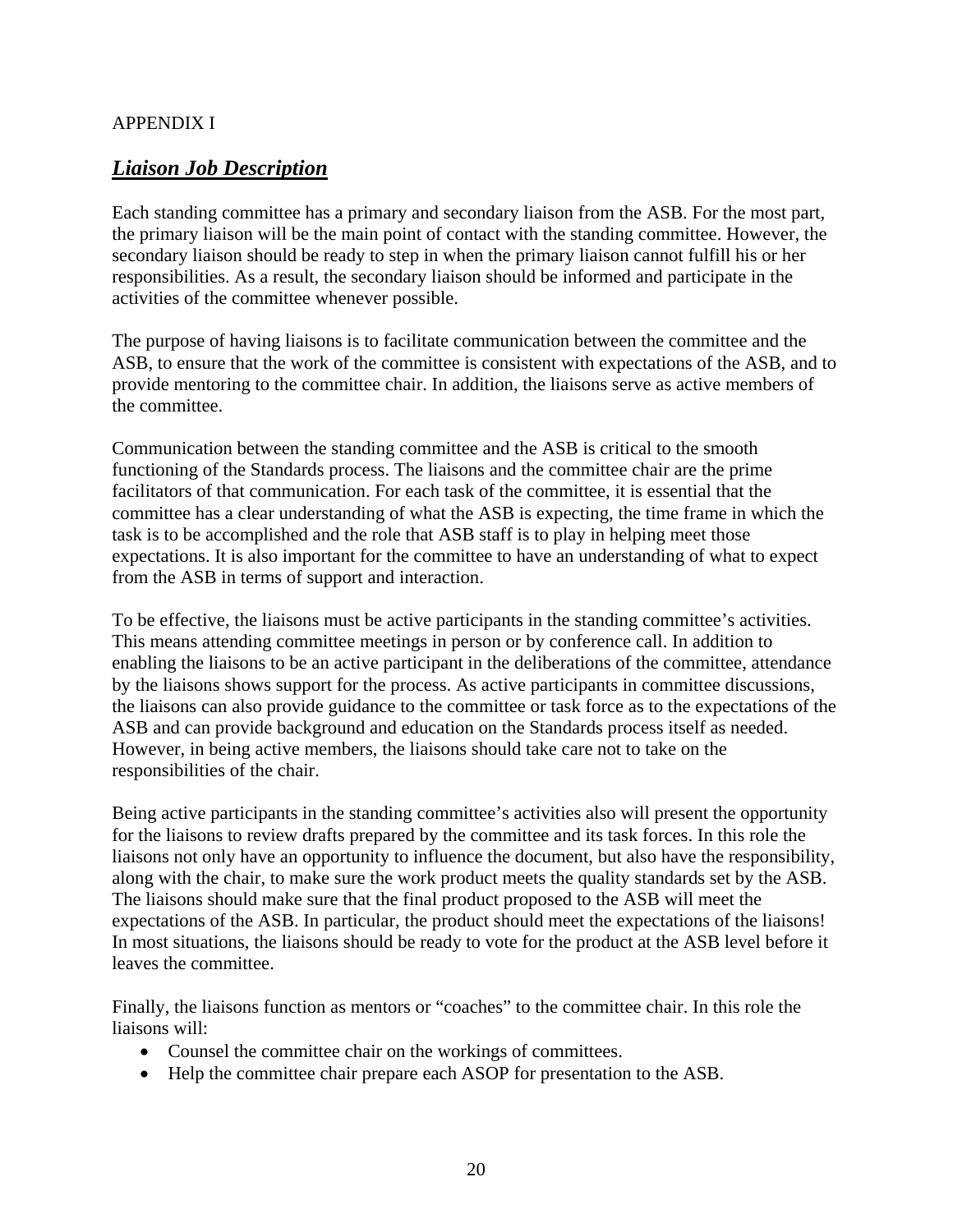- Support the committee or task force chair in the presentation of any document to the ASB. (In some cases, a liaison may lead the presentation.)
- Help the chair in the assessment and recruiting of suggested new committee members.
- Help the committee chair understand how the ASB works. This will both help the chair understand the job of being chair and will help prepare the chair for a potentially larger role on the ASB itself.

The Standards process works best when both the ASB liaisons and the chairs of the standing committees and task forces work together to eliminate surprises.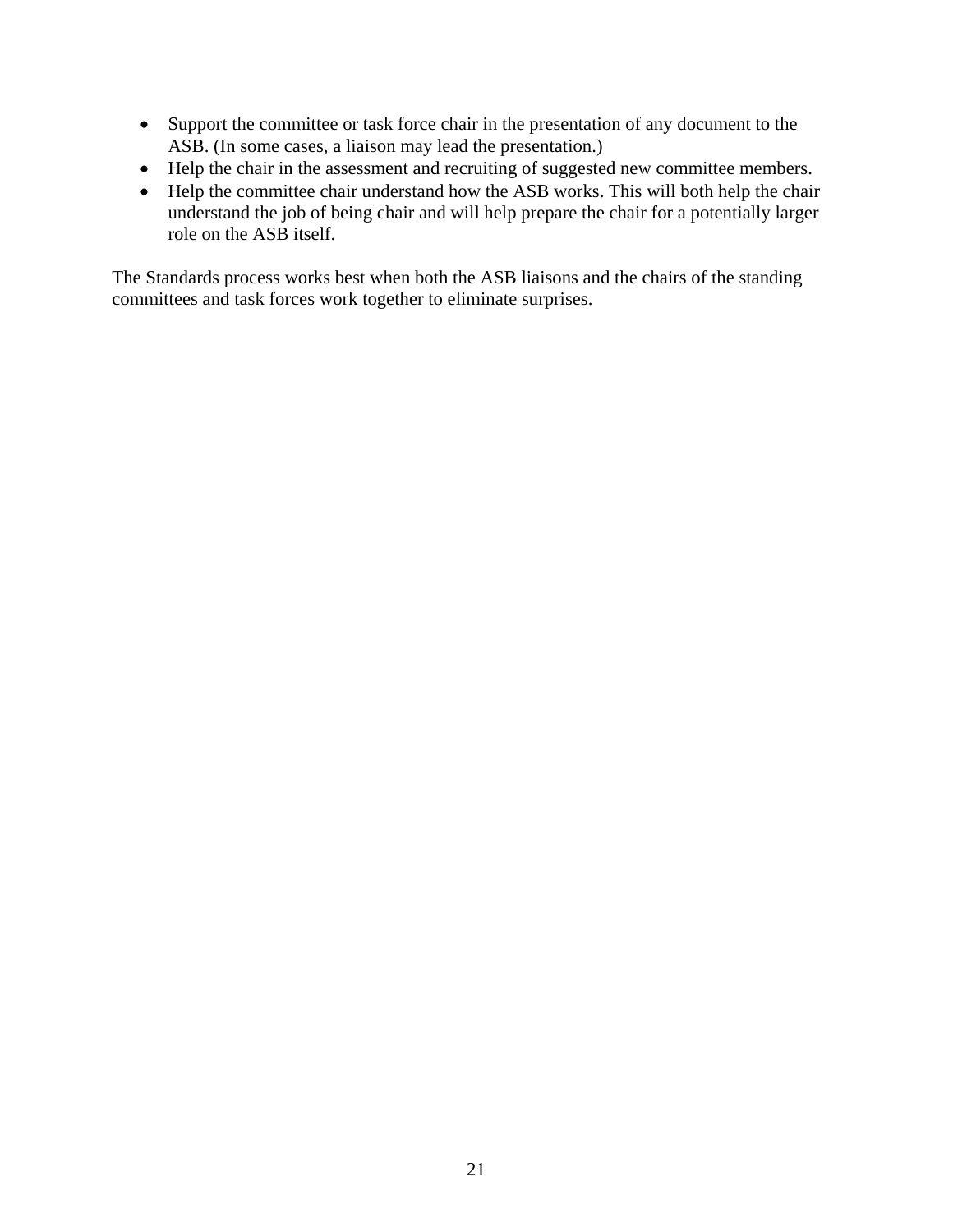## APPENDIX II

## *Standing Committee Chair Job Description*

The chair of a standing committee plays an extremely important role in the work of setting Actuarial Standards of Practice. Much of the work of the ASB is done in the standing committees (and their task forces). The main function of the chair is to actively manage the committee to the successful completion of its responsibilities. In order to do this, the chair must serve a number of functions.

**Managing the Meetings** - The chair is the chief administrator of the committee and is responsible for the following:

- Working closely with ASB staff to be certain that volunteer involvement is managed most efficiently.
- Establishing the agenda for the committee and detailing the work to be done by the committee on a periodic basis.
- Establishing task forces as needed for work that will not be done by the committee.
- Establishing meetings and calls as needed and presiding over those meetings and calls to assure that the agenda is completed.
- Assuring that the results of the meeting are recorded and distributed.

**Involvement as a Member of the Committee** - The chair is a member of the committee and should actively participate in discussion of all items coming before the committee. The chair is responsible for the following:

- Helping to assure that the work products of the committee meet the expectations of the ASB and will be well received at the ASB level. In particular, it is expected that the chair has voted in favor of any proposal that will be going to the ASB and would vote for the proposal if he or she was a member of the ASB. Note, however, that the final authority and responsibility for all ASOPs rests with the ASB itself.
- Organizing presentation of issues to the ASB, including the presentation of ASOPs. The chair need not necessarily present issues (for example, a Task Force chair may do that) but it is the chair's prerogative to do so.

**Managing the Relationship with Other Audiences** - The chair should be aware of environmental issues relating to actuarial standards and will be the chief spokesman on committee activities. Toward this end:

- The chair should regularly communicate with the appropriate Academy Practice Council, and should be a member of the Council.
- The chair is responsible for all communications with the ASB itself, including required periodic reports.
- The chair may be asked to speak on committee activities. In these situations, the chair should make it clear that, unless specific authorization to represent the ASB has been obtained, the chair is speaking on his or her own behalf and not for the ASB.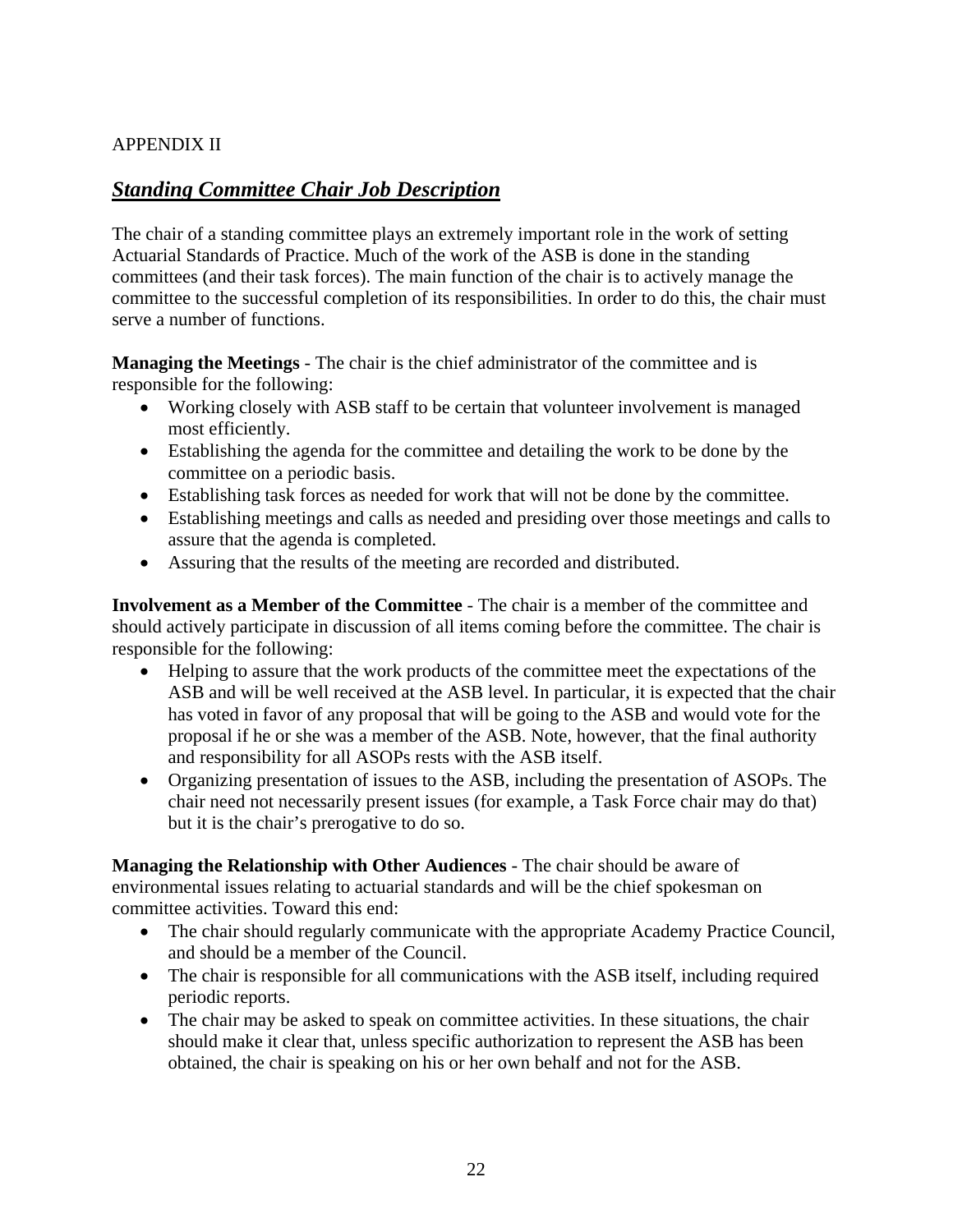**Managing the Composition of the Committee and Task Forces** - The chair is responsible for staffing the committee and its task forces and the following:

- Assuring that there is an adequate number of committee members and that there is an orderly flow of new members as veteran members retire.
- Striving to see that different areas of practice are represented on the committee at all times.
- Helping veteran members understand when it is time to move off the committee.
- Assuring that the committee functions smoothly from a personnel viewpoint. On occasion the chair will have to play an important role in dealing with a disruptive committee member or doing what is necessary to manage a disgruntled volunteer.

**Recruiting and Training** - The chair is the chief recruiter for the committee and is responsible for:

- Finding potential recruits, recruiting them, and presenting them to the ASB for approval.
- Introducing the new member to the process. The chair, along with the ASB liaisons, is responsible for educating and training the committee in the ways of the ASB. Understanding ASB expectations as well as what the committees and Task Forces can expect from the ASB is critical to a smooth functioning system.
- Recruiting task force chairs and participating, along with the task force chair, in recruiting members for task forces. In recruiting task forces, the chair should assure continuity between the committee and the task force. This can be done by placing a member of the committee on the task force (often as chair) and/or by active participation by the committee chair on an ex-officio basis.

**Succession Planning** - Given the three year term of the chair, it is never too soon for the chair to begin thinking about his or her eventual replacement. The chair is responsible for:

- Evaluating current committee and task force members as well as those of the recent past in this regard.
- Considering succession when recruiting new committee and task force members.
- Strengthening potential candidates in terms of their background in the ASB process. Having more than one candidate available as a potential chair is a good thing.

The approval of any candidate for committee membership or chairpersonship is always subject to the approval of ASB, and any discussion with candidates should clearly include that contingency.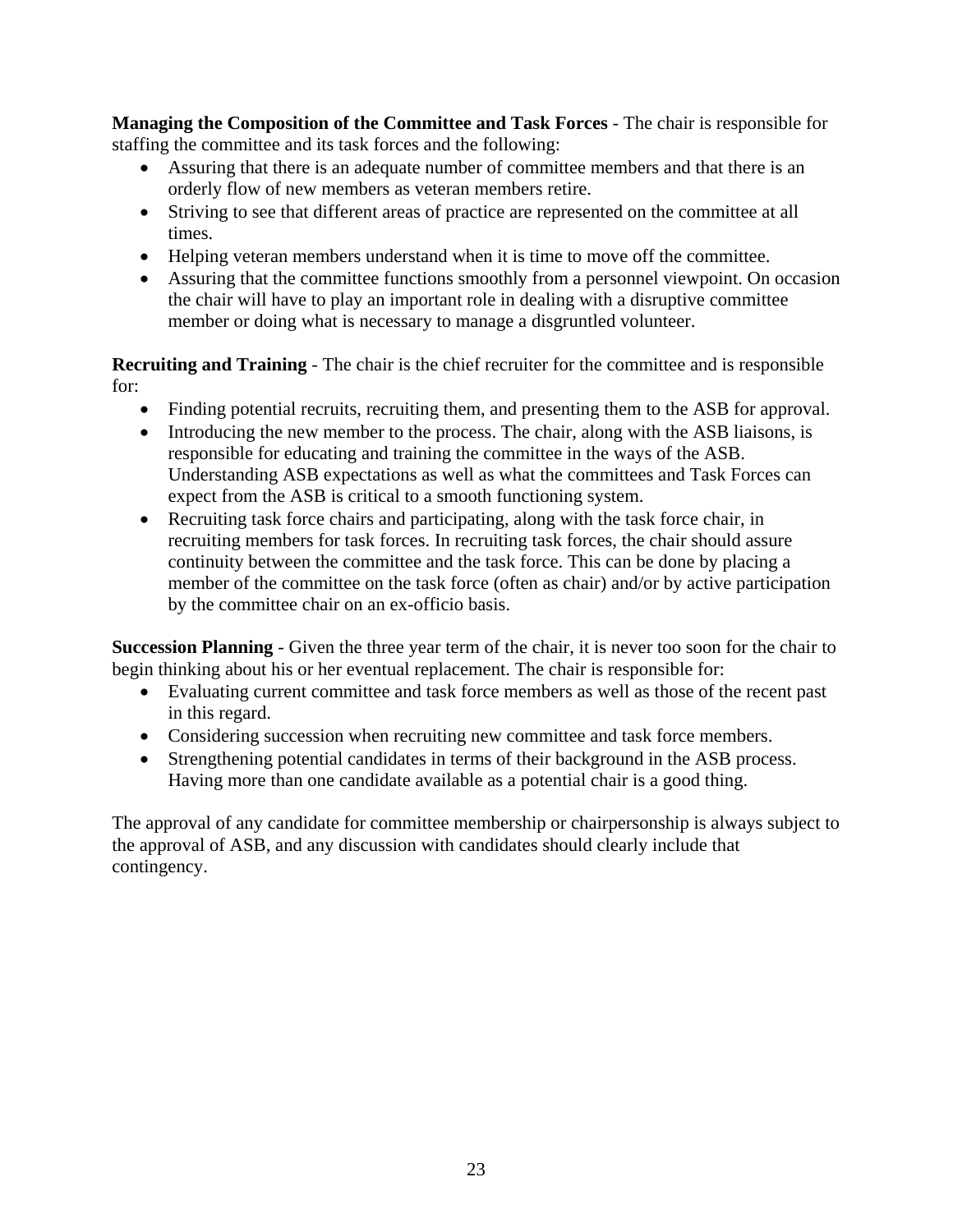## APPENDIX III

### **Format for Standards of Practice**

A proposed exposure draft or final standard must be submitted to the ASB according to the ASB Style Guidelines in the following format:

1. Cover page, title, and table of contents

The cover page is printed with the ASB logo and states whether the document is an exposure draft or final standard. It sets out the title, the comment deadline (for exposure drafts), the name of the drafting committee that developed the standard, and the date that the ASB approved it for exposure or adopted it.

If an ASOP is a revision of an earlier standard, that fact should appear on the cover. The title should indicate to what practice area(s) the standard applies. Further, if the ASOP is being issued to help actuaries comply with a particular law, regulation or accounting requirement, the title should indicate that fact.

- 2. Transmittal memorandum for exposure draft, which includes, at a minimum:
	- a. title of the proposed standard;
	- b. date when approved for exposure by the ASB;
	- c. proposed deadline for submitting comments;
	- d. forwarding addresses for comments, including e-mail and postal addresses;
	- e. brief discussion of the development and history of the proposed exposure draft;
	- f. any specific questions or issues on which the ASB and its standing committee would like readers to provide commentary; and
	- g. names of standing committee members, ASB members and members of any subgroup or task force (with no organizational affiliations shown).
- 3. Transmittal memorandum for final standard, which includes, at a minimum:
	- a. title of the final standard;
	- b. date when adopted by the ASB and the effective date;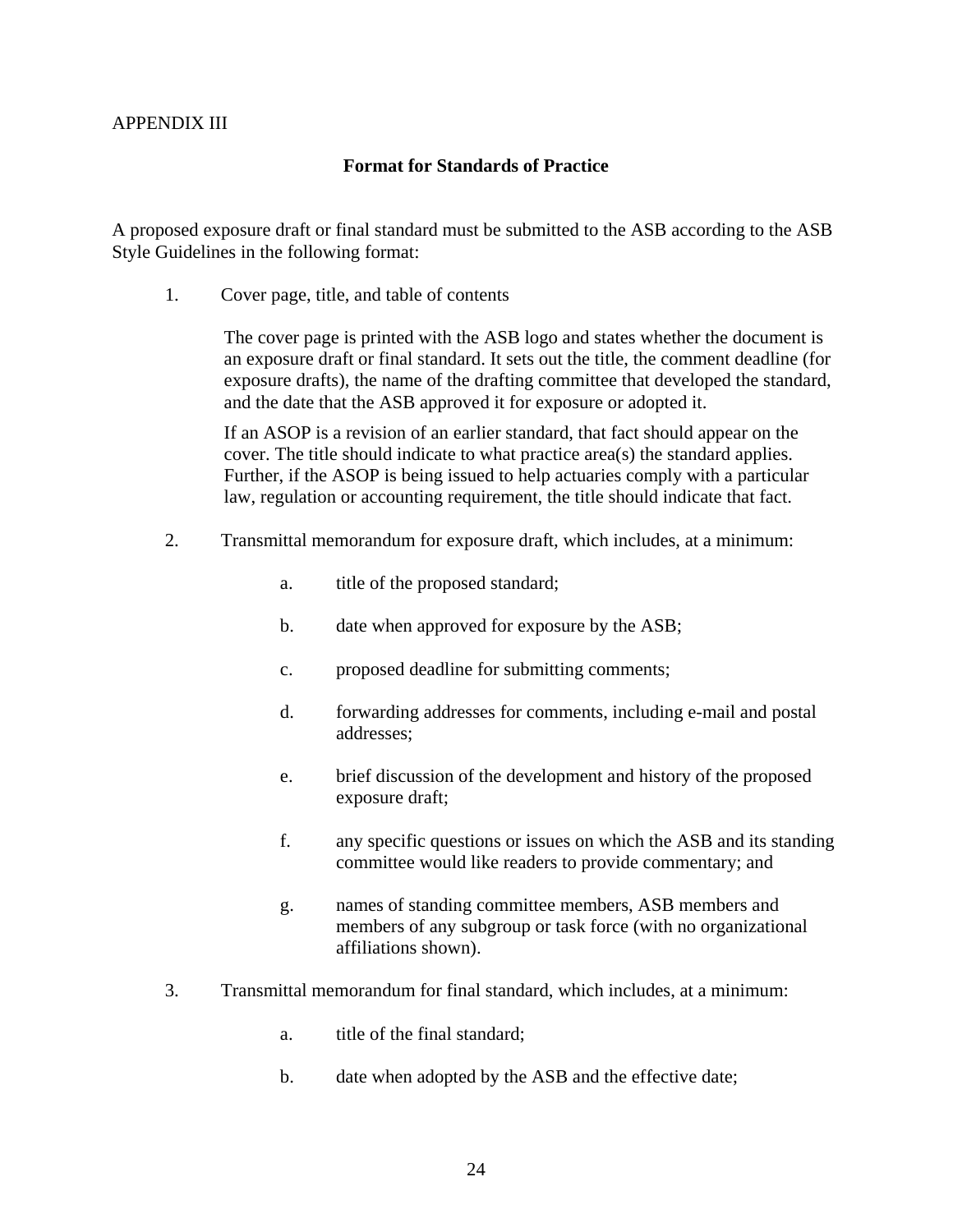- c. brief discussion of the development, history and exposure process of the final standard;
- d. statement thanking commentators and summarizing comments as appropriate; and
- e. names of standing committee members, ASB members and members of any subgroup or task force (with no organizational affiliations shown).
- 4. Sections 1 4 of the proposed exposure draft or final standard of practice, which include:
	- a. Section 1
		- 1) Section 1.1, Purpose, describes the purpose that the standard is intended to meet. Generally, the purpose should be stated as providing guidance to actuaries in performing a particular professional assignment.
		- 2) Section 1.2, Scope, identifies the actuaries to whom the standard applies. If appropriate, this section also addresses conflict with applicable law, regulation or other binding authority by indicating whether compliance with the law, regulation or other binding authority constitutes a deviation from the standard and whether any special disclosure is required in the case of such a conflict.
		- 3) Section 1.3, Cross-References, sets forth the following text: "When this standard refers to the provisions of other documents, the reference includes the referenced documents as they may be amended or restated in the future, and any successor to them, by whatever name called. If any amended or restated document differs materially from the originally referenced document, the actuary should consider the guidance in this standard to the extent it is applicable and appropriate."
		- 4) Section 1.4, Effective Date, sets the effective date for the standard. It should make clear to what work the standard applies (in other words, to work performed after a certain date, to opinions rendered on or after a certain date, or to work for which the actuary is first engaged after a certain date). Exposure drafts should not set forth a particular date, but should contain a general statement that the standard will take effect four months (or more, if appropriate) after adoption by the ASB.
	- b. Section 2 Definitions

This section always begins with the sentence, "[t]he terms below are defined for use in this actuarial standard of practice." This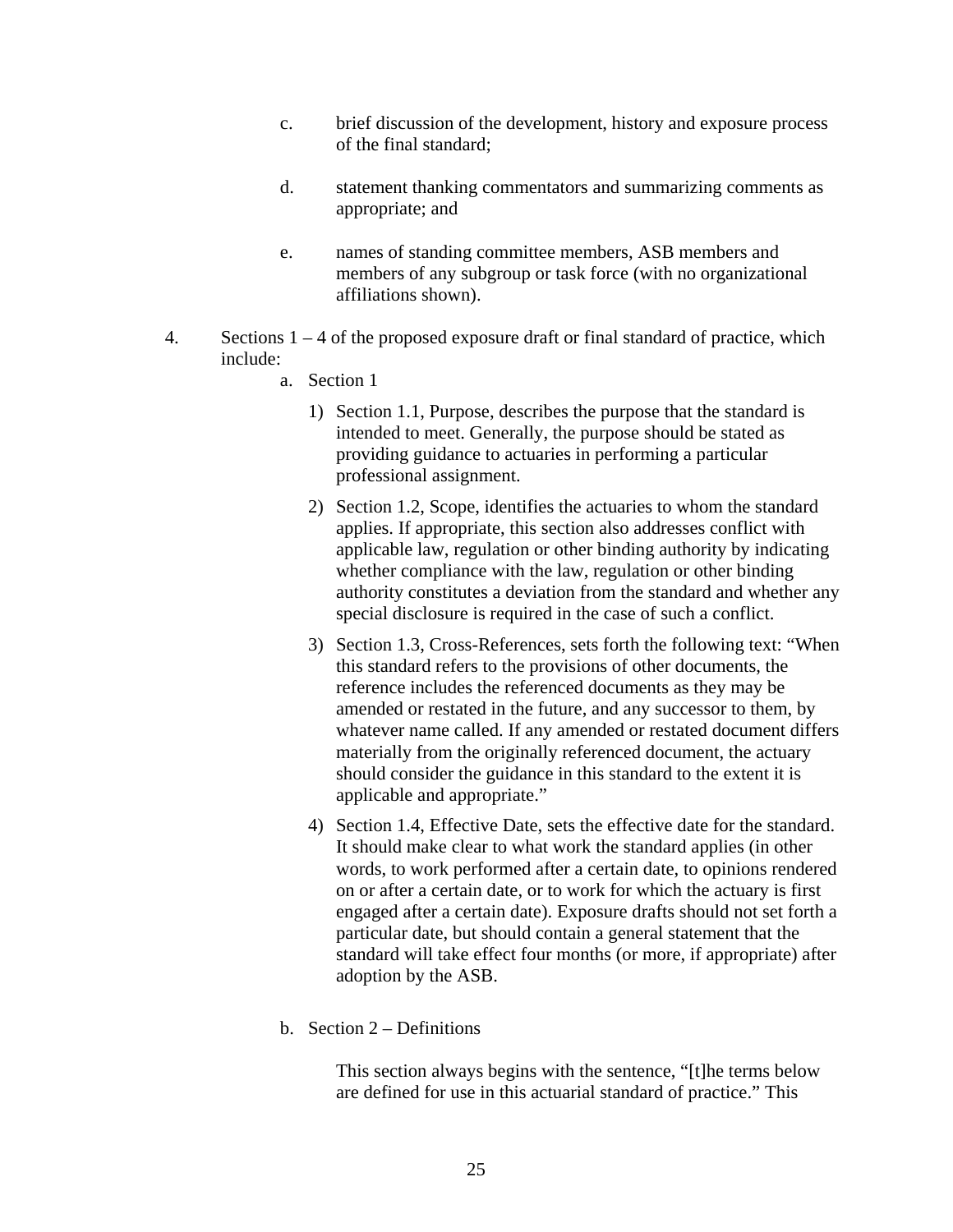makes clear that the ASOP is a stand-alone document, and that the definitions in one ASOP do not necessarily apply to another.

Definitions in existing ASOPs should be used wherever possible to minimize inconsistencies between the ASOPs. A list of previously defined terms is available from the ASB office.

All important terms should be defined in this section, whether commonly understood by actuaries or not. Definitions should not be embedded in Sections 3 and 4 of the standard. However, terms that are used only in an appendix and not in the standard itself are generally defined in the appendix and not in section 2. Usually, it is particularly beneficial to define specialized terms of art or terms that are used differently than might otherwise be commonly understood. Any should be used consistently throughout the standard.

c. Section 3 – Analysis of issues and recommended practices/recommended compliance

> This section sets forth specific guidance for an actuary with respect to practice covered by the standard. The guidance takes the form of "the actuary should" statements. The standard should not include purely educational material. Section 3 may also address problems arising from limited information, time constraints, and other challenges practitioners may face.

> The standard should state the actuary's obligations as clearly as possible, avoid imposing unreasonable burdens upon the actuary or making the actuary responsible for things that are generally outside the actuary's authority, and avoid placing unreasonable restraints on the actuary's freedom to practice

d. Section 4 – Communications and disclosures, including the deviation clause.

> This section describes any documentation, disclosures and communications that the actuary should make with respect to the work performed under the standard.

- 5. Appendices, which include:
	- a. background and current practices; and
	- b. for final standards and for second or later exposure drafts, a summary of the major issues discussed in the comment letters received in response to the prior exposure draft, and the drafting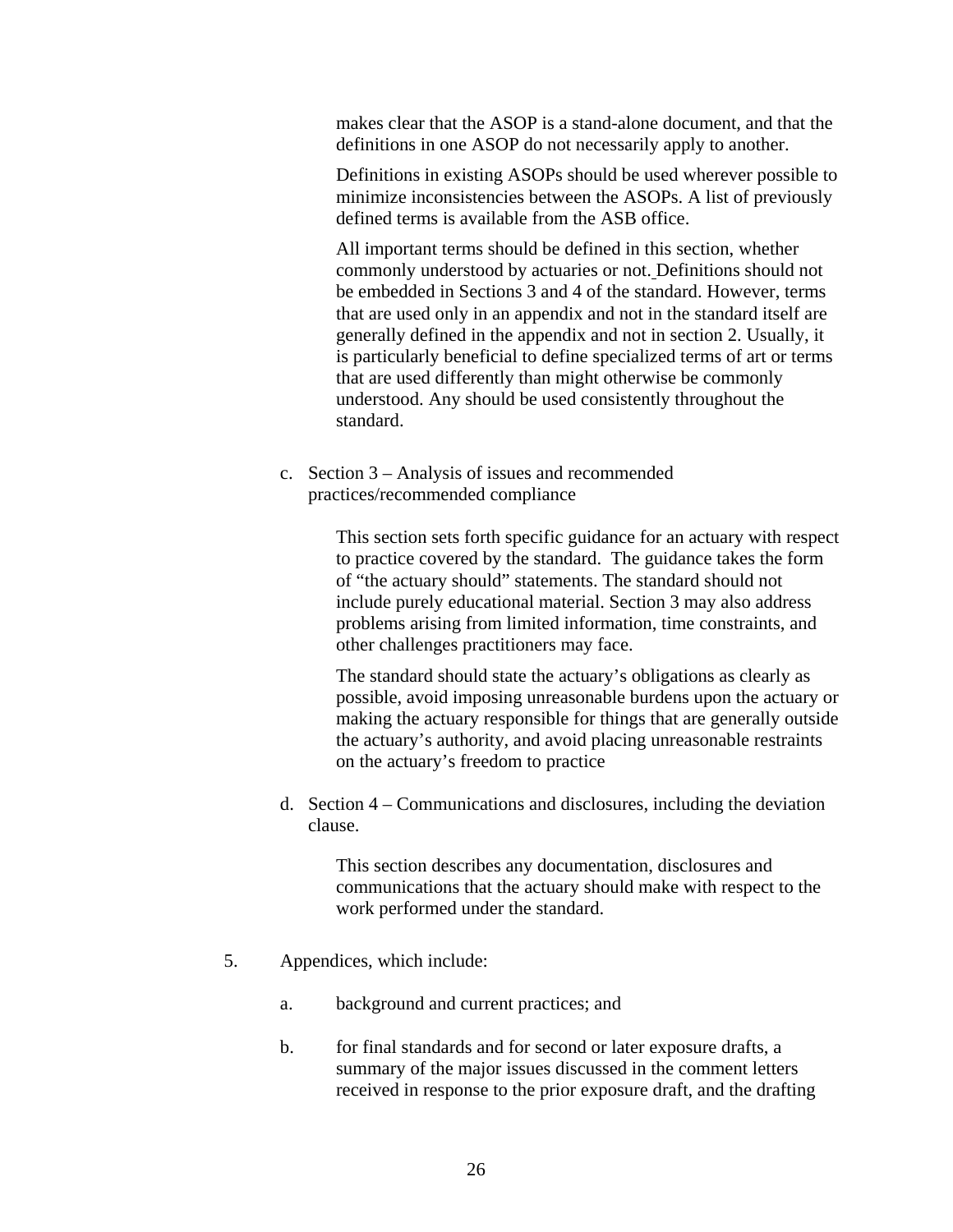committee's responses to such. Such a summary should include the extent to which such comments were incorporated and the rationale therefore. Such analysis should be general in nature and should preserve the confidentiality of each commentator.

A bibliography or educational material may also be included if appropriate, as well as any other appropriate documentation.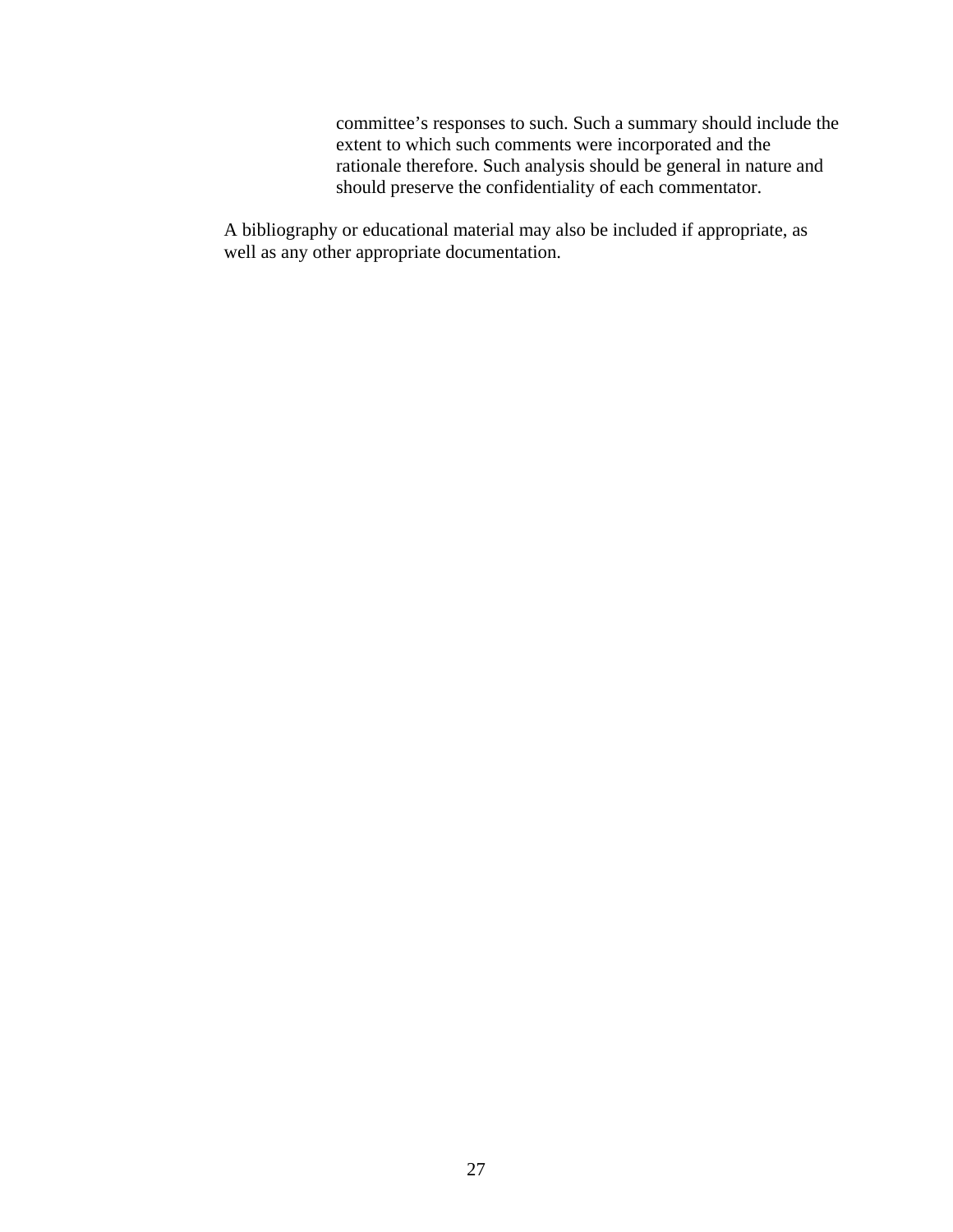## APPENDIX IV

## **Proposal Form for New or Revised Actuarial Standard of Practice**

TO: Actuarial Standards Board

FROM:

DATE:

- 1. Subject of Standard:
- 2. Source of idea or request for standard received from:
- 3. Who will develop the standard if the ASB approves this proposal?
- 4. Please describe the need for this standard or any urgency associated with this standard:
- 5. Please describe the purpose of the standard:
- 6. Please describe the scope of the standard and to which actuaries or practice area(s) the standard would apply:
- 7. What particular subject areas will be covered? Please describe particular guidance that will be included:
- 8. Proposed Timetable:

Exposure Draft:

Comment Deadline:

Final:

- 9. What effects might this standard have on other standards?
- 10. Should the subject of this standard be handled as a multi-disciplinary project, i.e., should more than one committee participate in the drafting and review process?
- 11. Are there any specific issues on which you want ASB comments or guidance?
- 12. To help gather information for this standard, are there any questions or issues you would put to practitioners?